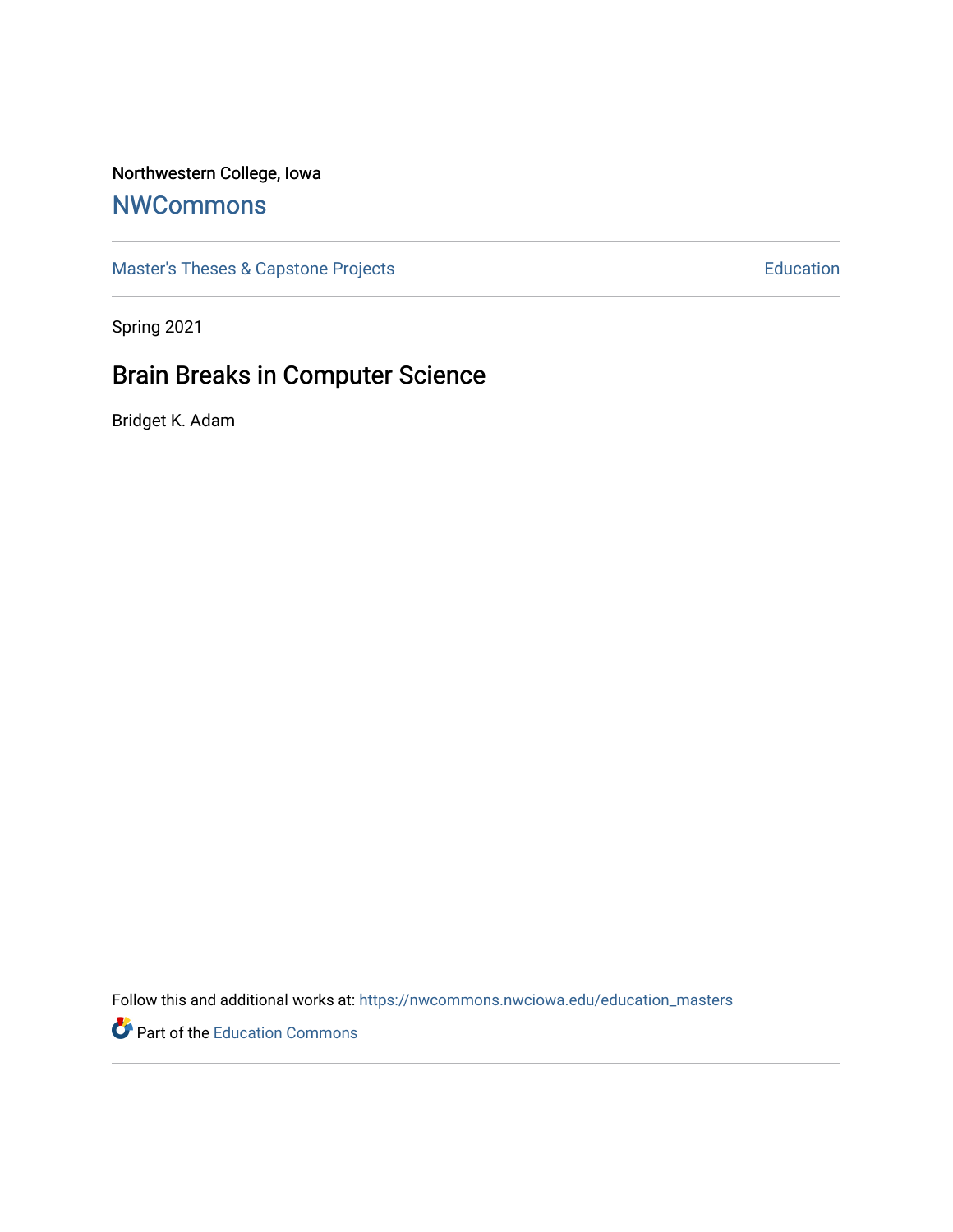## **Brain Breaks in Computer Science**

Bridget K. Adam

Northwestern College

An Action Research Project Presented in Partial Fulfillment of the Requirements For the Degree of Master of Education April 2021

Dr. Angila Moffitt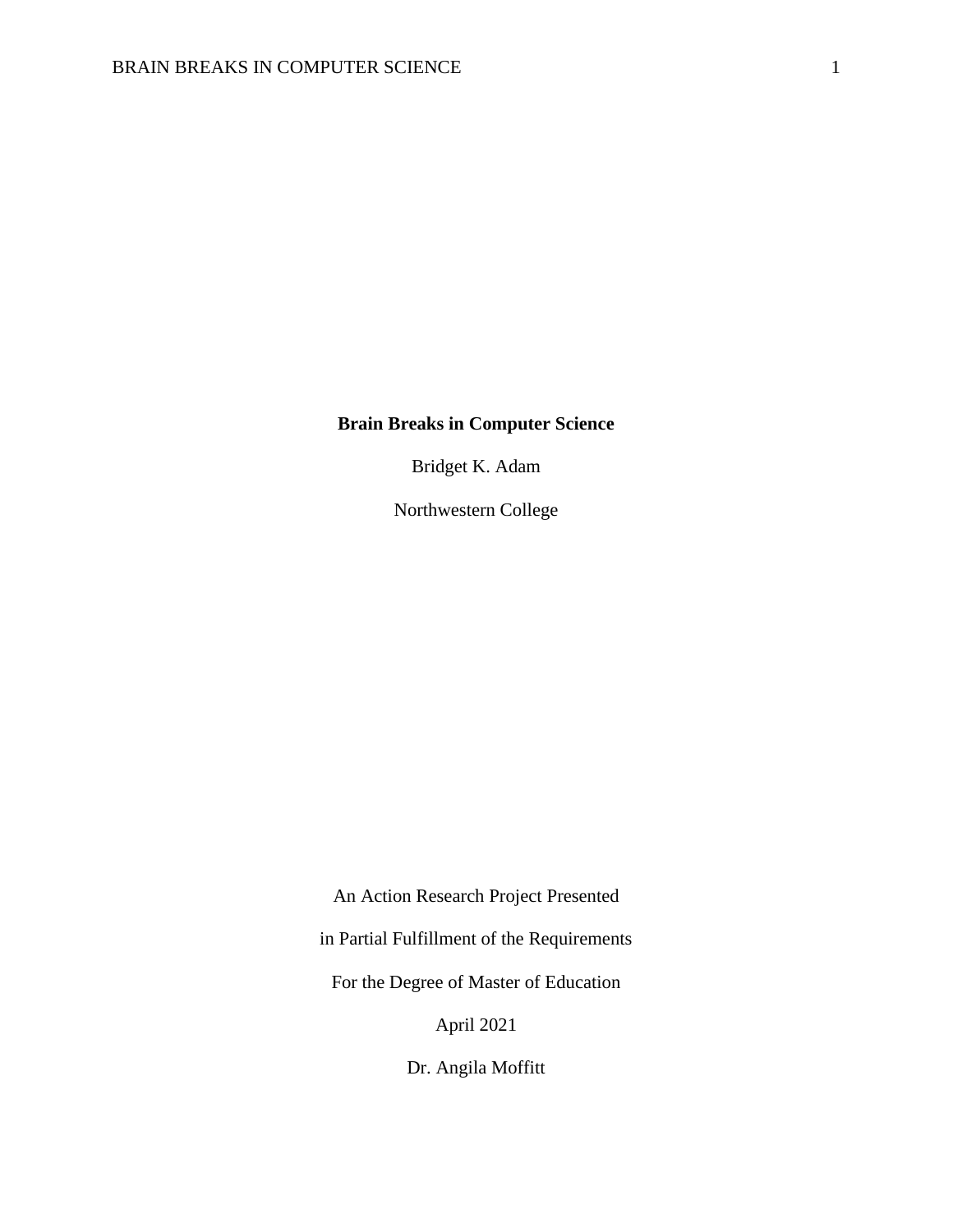| Using Brain Breaks in a Middle School Computer Science Classroom17 |
|--------------------------------------------------------------------|
|                                                                    |
|                                                                    |
|                                                                    |
|                                                                    |
|                                                                    |
|                                                                    |
|                                                                    |
|                                                                    |
|                                                                    |
|                                                                    |
|                                                                    |
|                                                                    |
|                                                                    |

## **Table of Contents**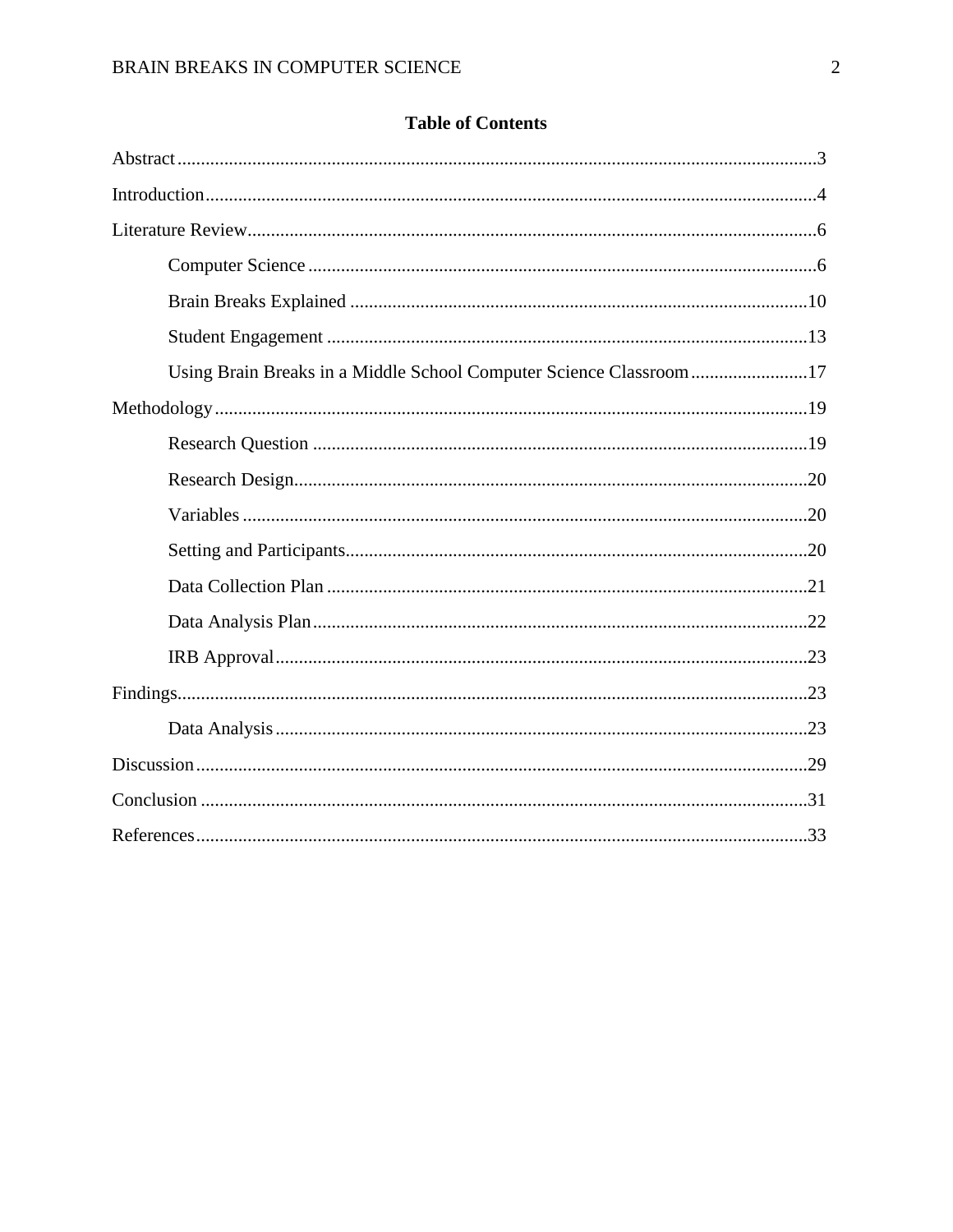#### **Abstract**

The purpose of this action research study was to determine the effectiveness of brain breaks on behavioral engagement in middle school computer science classrooms. The two questions that drove this action research study were: should brain breaks be used in a middle school computer science classroom and do brain breaks help middle school computer science students stay engaged. This action research study was conducted in two middle school computer science classrooms in a Northeast Iowa school. Quantitative data was collected on behavioral engagement in both classes for 15 days which indicated the percentage of students behaviorally engaged and disengaged at three-time intervals each day. A qualitative analysis was completed with Google Form survey data that was given to the participants in each of the two classes.

*Keywords:* brain breaks, behavioral engagement, computer science, middle school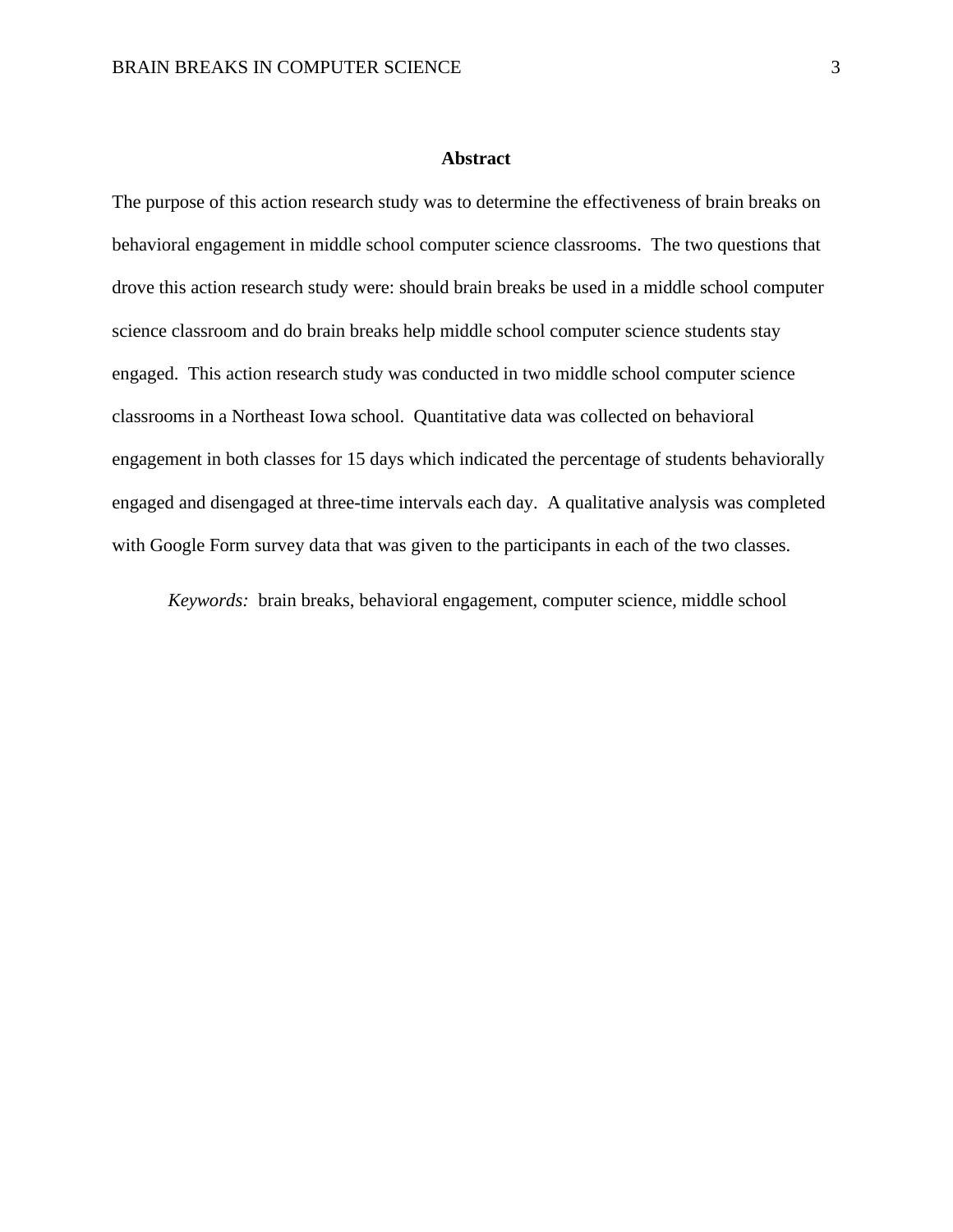#### **Brain Breaks in Computer Science**

Computer science is a subject area that involves problem solving, critical thinking, decomposition, analytics, resilience, and perseverance. Teachers are finding it hard to keep their computer science students engaged because students become frustrated when trying to solve complex and challenging problems. Perseverance is needed so students do not give up when things become difficult. The tasks which are given to computer science students use higher order thinking skills and problem solving. The problem is that computer science teachers find it challenging to keep students engaged during class because students give up easily when things become difficult for them.

A brain break is a classroom strategy where the teacher pauses the class for a few minutes to shift the focus to some other form of activity. Brain breaks can involve relaxation activities, physical activities, or mental activities. After the brain break the students return to the instructional activity they were doing prior to the brain break. The purpose of this action research is to see the effect of brain breaks on student engagement in middle school computer science classrooms. The two questions driving this action research are: should brain breaks be used in a middle school computer science classroom and do brain breaks help middle school computer science students stay engaged. From this action research, middle school computer science teachers will see if brain breaks would be a beneficial thing to implement into their computer science classroom to help improve student engagement. This research will help indicate if brain breaks increase student engagement or not.

Research has been conducted using scholarly journal articles published in the last five years on student engagement and brain breaks. During the research process information was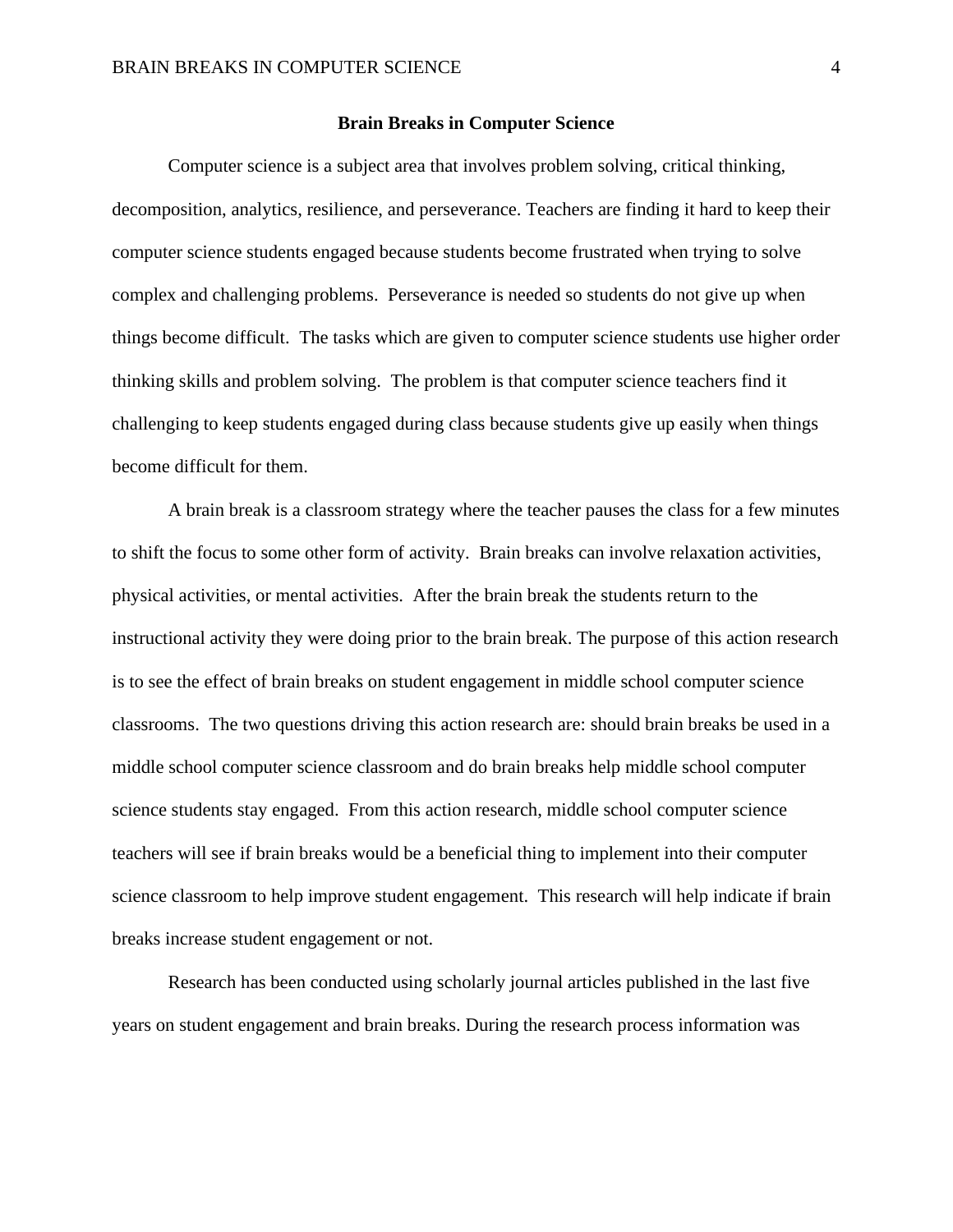gathered on engagement and disengagement in the classroom. The main focus of the research was on the use of brain breaks specifically in middle school classrooms.

Over the years, educators have worked hard to keep their students engaged and motivated to learn. The big challenge teacher's face with engagement and motivation is that students are all very different from one another which makes it difficult to find specific ways to engage and motivate them. Student engagement impacts learning and retention as well as grades and test scores. There have been indications that students become less engaged during middle school (Parsons, Nuland, & Parsons, 2014). Some middle school students find the new setting challenging because they have several different teachers, all with different rules and routines. Some students are less engaged in middle school because they don't see relevance in the different subject matters they are supposed to be learning and others are disengaged because their teachers don't personalize the lessons to meet the needs of each individual student. Because students can become more disengaged in middle school, it is critical that teachers rethink the strategies they are using to teach the content. Student engagement can be increased if teachers relate the content presented to the student's prior knowledge and experiences to promote buy in from the students. Before engagement can occur, students need to see a reason for them to learn the material. Over the year's teachers have used several different strategies and methods to increase student engagement. Some strategies to increase student engagement have been gamebased learning, cooperative learning, hands-on projects, and authentic experiences for students. Allowing students, a chance for a brain break is another strategy that has recently been under investigation to help with student engagement.

This literature review will highlight what a brain break is, the different types of brain breaks, what student engagement is, ways to evaluate student engagement, and using brain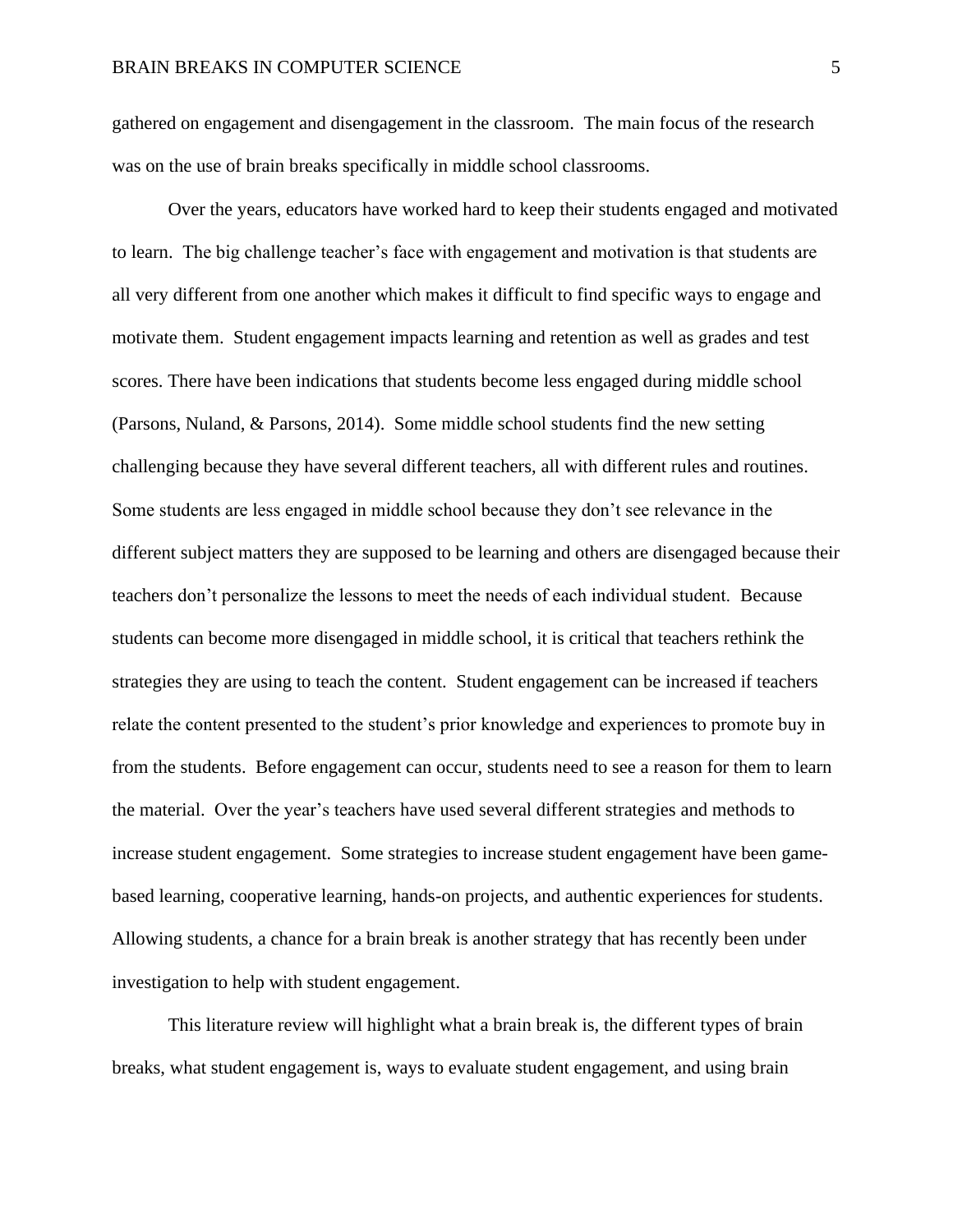breaks in a middle school classroom. All of the criteria will present information on the effects of using brain breaks in middle school classrooms specifically computer science classrooms.

#### **Literature Review**

Computer science is a content area that involves perseverance, resilience, and selfmotivation because students are encountering challenges and complex problems that require higher order thinking, critical thinking, problem solving, computational thinking, and decomposition to solve. Since tasks become difficult while taking a computer science class, students often give up and become disengaged in class. This literature review presents research about the background of computer science education, explores the concepts of brain breaks and student engagement. The literature review concludes with information specifically related to the implementation of brain breaks in a middle school computer science classroom.

#### **Computer Science**

Computer science involves programming computers or other machines to solve problems (Rich et al., 2019), which is a critical skill for students to learn. Computer science directly impacts so many aspects in the world including the amount of content that is on the internet and how students access and share information (Juskeviciene & Dagiene, 2018). Rich et al. (2019) are researchers who studied trends in teaching computing and coding to K-8 students. Rich et al. (2019) conducted a quantitative research study of 300 teachers from 23 different countries. In their study they gave a 20-minute survey to these teachers which included open ended questions to gather data on teaching computing to K-8 students. The data that was collected from their study was broken down into three main areas which included descriptions of teaching computing/coding, teacher preparation and personality, and experiences in teaching. Rich et al. (2019) concluded from the study three basic elements including: Scratch, Blockly, and Python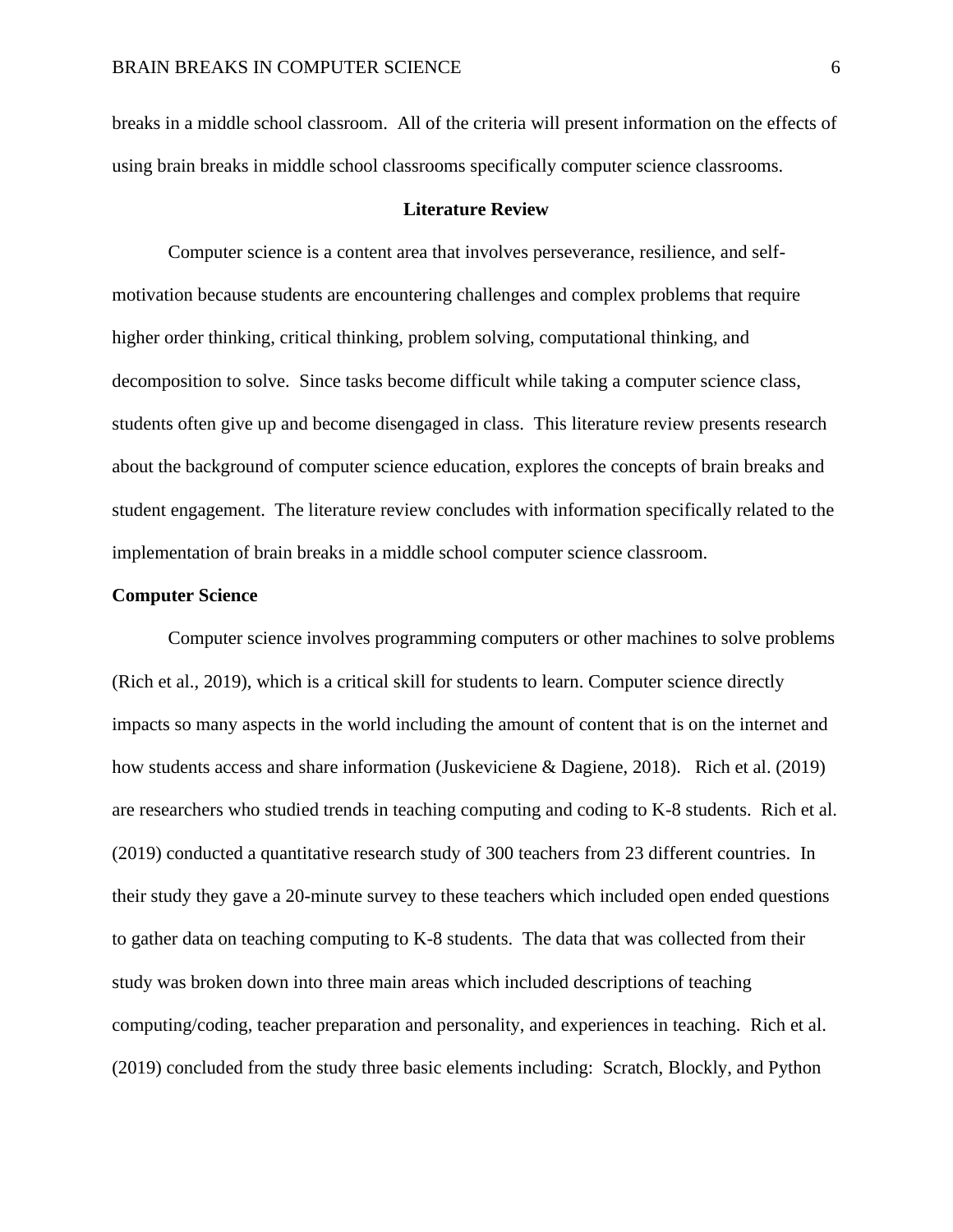are the top three computing languages being taught in schools, 82% of the teachers teaching computer science have a math background, and coding should be a skill that is integrated into all subject areas in schools.

Umapathy et al. (2020) are researchers who also studied the concepts of learning computer science but at a collegiate level. Umapathy et al's (2020) conducted a quantitative study surveying 193 students from a southeastern United States university. The students in the study included 78% males and 22% females. The questions on the computer science survey were related to memorizing, testing, calculating, programming, increasing one's knowledge, application, understanding, and seeing in a new way. The questions in the survey were grouped into four factors which included surface motive, surface strategy, deep motive, and deep strategy. From their research Umapathy et al. (2020) concluded that students employ deep strategies in learning computer science which is where they make meaning of the subject and connect the subject to prior knowledge with new topics in computer science being learned. Umapathy et al.'s (2020) study showed that at the Southeastern United States University, many students that started the computer science program didn't complete the degree program and only 68% of those students passed the introductory programming course. Both researchers, Rich et al. (2019) and Umapathy et al. (2020), agreed from their research that computer science is a necessary 21st century skill that should be integrated into all school subject areas.

Both President Obama and Trump supported computer science education in legislation as well as financially because they felt that computer science is important to the United States economy (Umapathy et al., 2020). Several private companies in the United States such as Google, Facebook, and Amazon are supporting computer science education by providing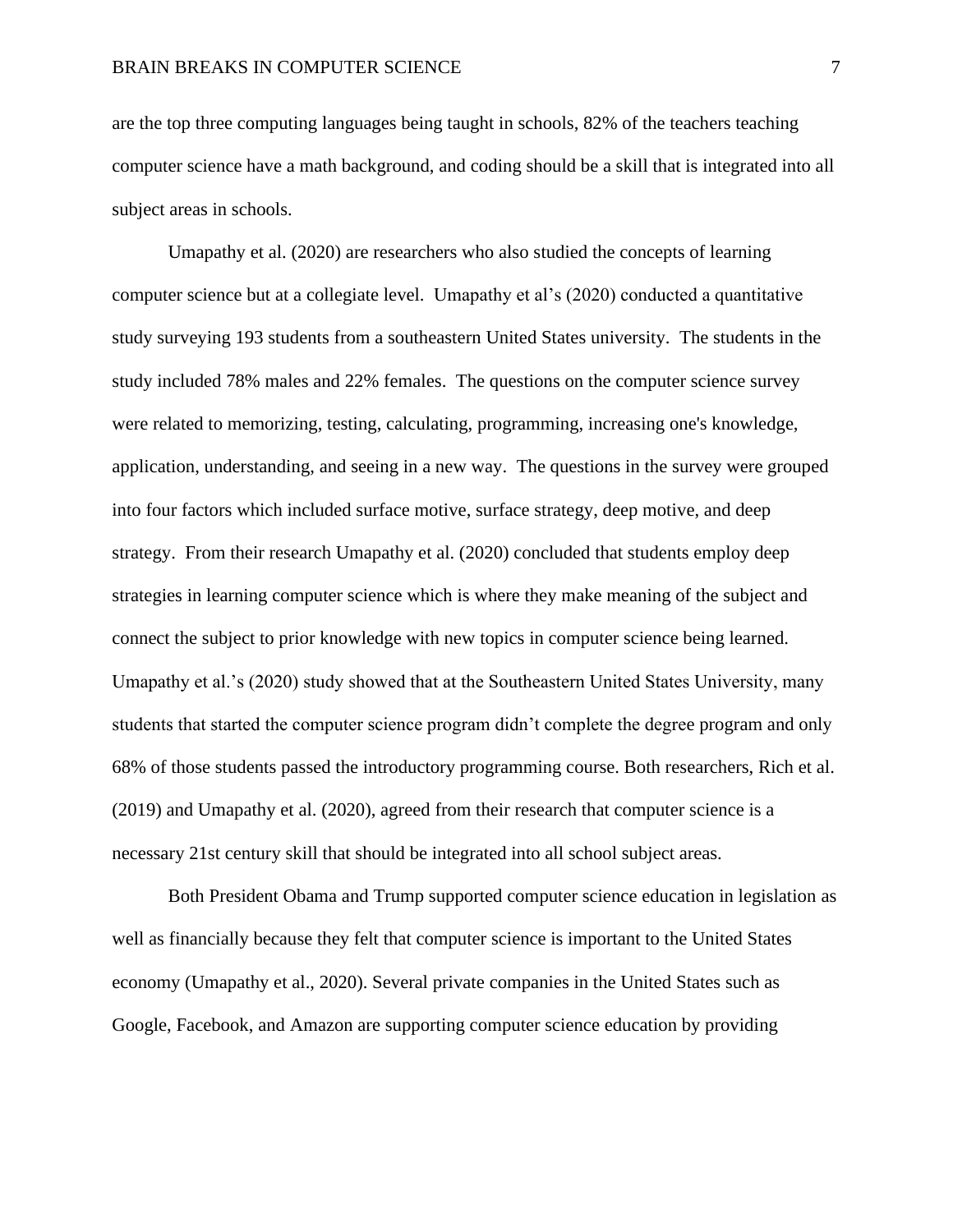curriculum, grants, and other resources to K-12 schools so schools can teach computer science to K-12 students (Umapathy et al., 2020).

Computer science courses aim to equip students with a variety of skills such as: abstraction, decomposition, algorithmic thinking, pattern recognition, teamwork, effective communication, debugging, computational thinking, resilience, and perseverance (Ehsan et al., 2019). Teachers of computer science are finding it hard to keep students engaged in the computer science tasks because the students give up when tasks become difficult. The findings from Rich et al.'s (2019) survey from 300 teachers in 23 different countries found that 72.2% of teachers surveyed felt their greatest concern for teaching computer science was a lack of computer science knowledge and finding ways for students to persist through failures rather than just giving up. Rich et. al. (2019) found that in order for students to be successful in computer science courses, they need to develop resilience and "grit" to not give up when things become challenging or difficult.

Researchers Flanigan, Shell, and Soh (2017) conducted a two-part research study examining the computational creativity activities and their impact on student achievement. Part one of the qualitative study focused on a variety of program majors and part two of the study was conducted with engineering majors. The findings from the study concluded that computational creativity exercises had a positive impact on student grades and knowledge test scores as well as achievement in introductory computer science courses. Flanigan et al. (2017) research findings concluded that computer science involves creativity and computational thinking which proved to be the necessary skills required for student program success. Ehsan et al.'s (2019) reemphasized the same necessary skills for computer science in a research study conducted in an informal learning environment where students were to use computational thinking skills and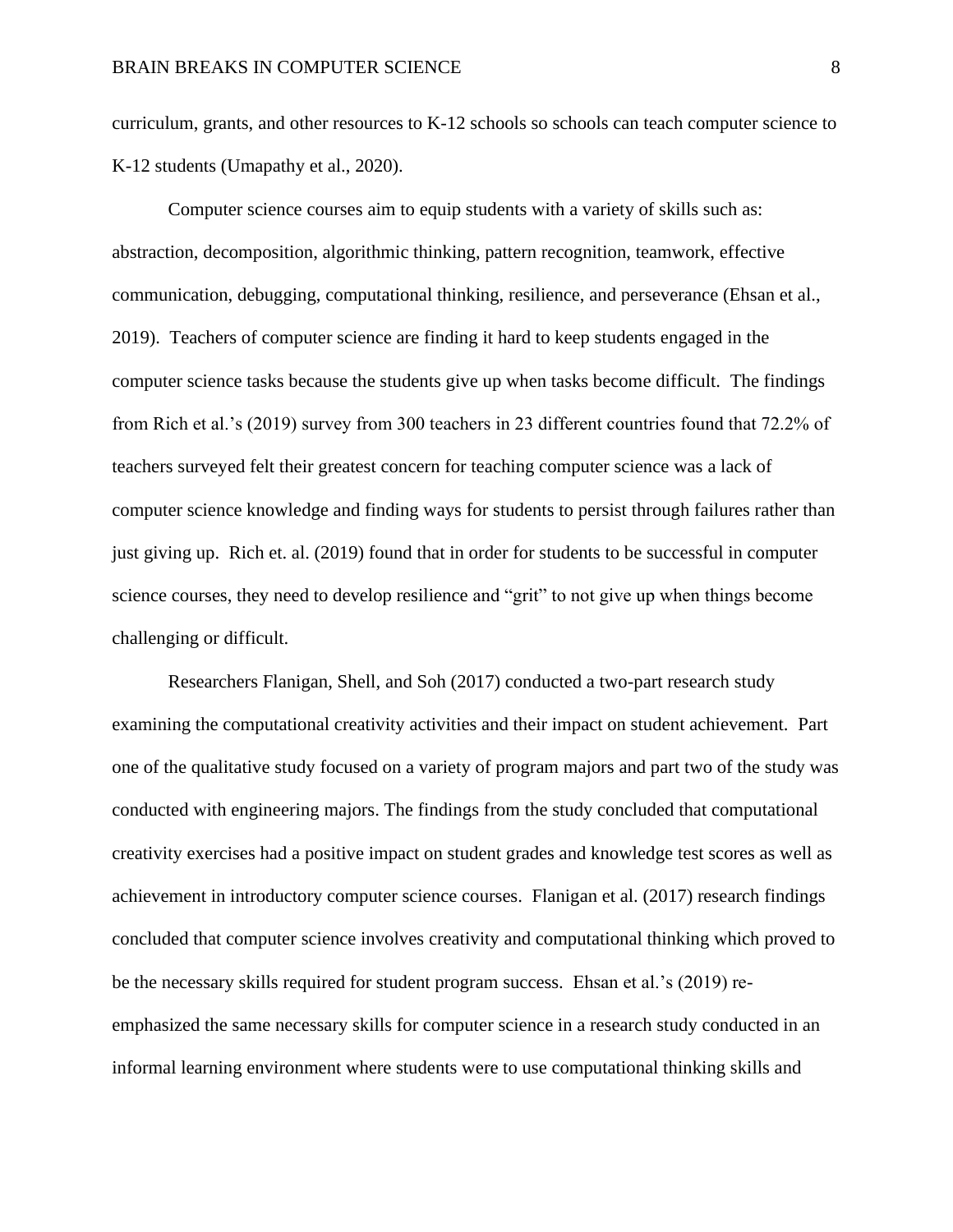creativity to create a safe place for a puppy. The unplugged activity of creating a safe place for a puppy taught the students several important computer science concepts such as breaking a problem down into smaller parts, critical thinking, problem solving, and algorithmic thinking. The students were grouped with three other classmates and they needed to use teamwork and effective communication as they worked through the task of making a safe environment for a puppy. The students needed to follow certain requirements as they were creating a safe environment for the puppy which included making sure the puppy could not run out of the yard, the environment needed to encourage that the puppy could get exercise, and the design needed to look nice. Based upon the findings in these research studies, it was evident that computer science classes provide benefits for students including computational thinking, creativity, collaboration, problem solving, and teamwork.

Computer science is an essential skill of the 21st learners in K-12 schools and educators are looking for ways to keep students engaged in the content. The findings from Umpathy et al.'s (2020) study found that students learn computer science best when they can personally make meaning of the topics and connect the topic to prior knowledge. A one size all approach does not work when teaching computer science. Giannakoulas and Xinogalos (2018) conducted a study to bring game-based learning into the computer science classroom to help with teaching abstract concepts and increase student engagement. Twenty 5th grade students participated in this mixed methods research study, where students were given a questionnaire about the impact of using games as a way of learning computer programming skills. The results from the study proved that games had a strong positive impact on the learning process while providing a level of fun which increased student learning engagement. Learning the skills in computer programming can be rewarding for the students but are not without challenges. Researchers Giannakoulas and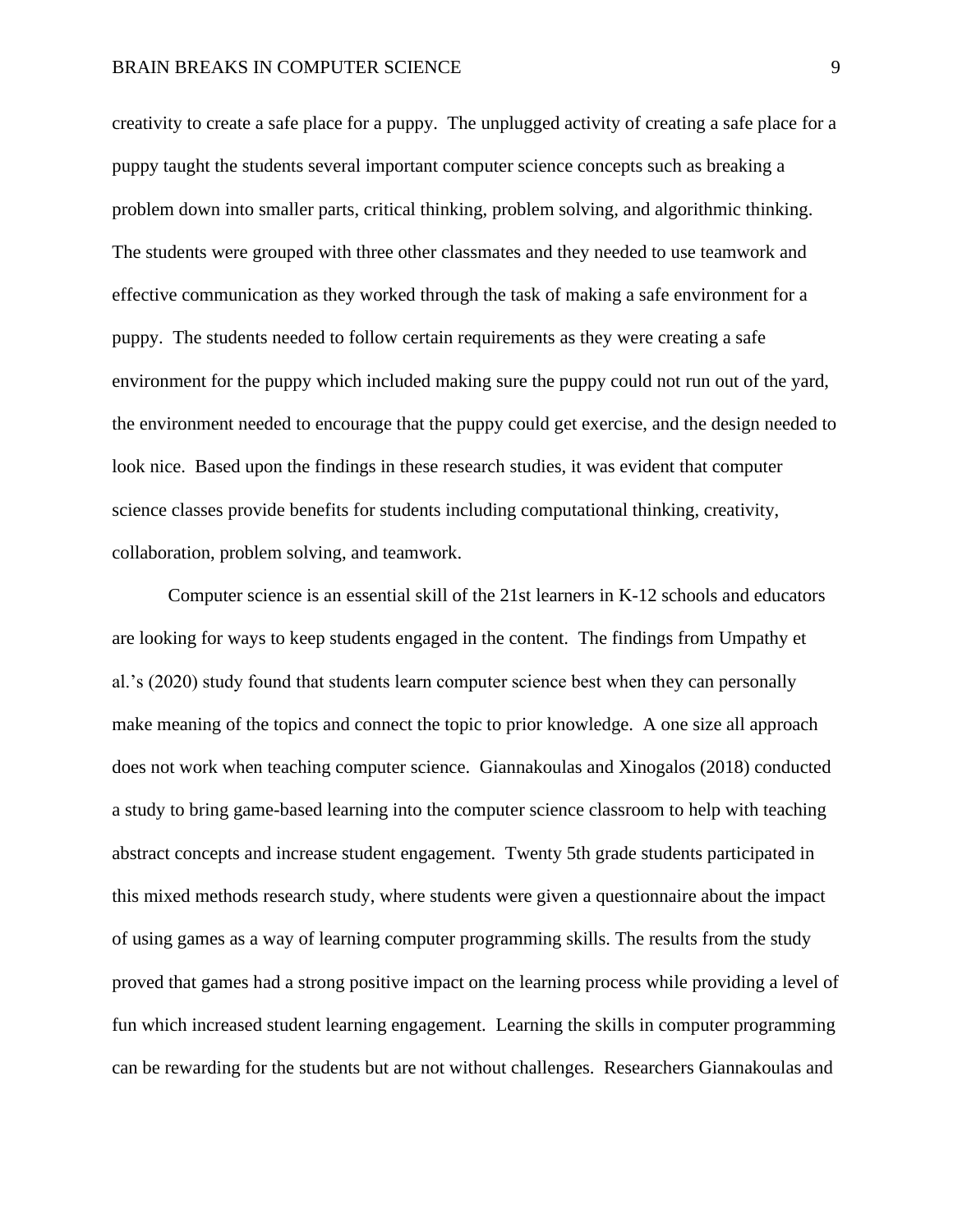Xinogalos (2018) identified the challenges that arise from students to learn abstract concepts, develop problem-solving and decomposing skills while staying engaged in learning during the computer programming process.

Not only is computer science a challenging content area to teach, but an even bigger challenge is keeping students engaged so they can focus and learn the content area. Various types of brain breaks have been used in both elementary and secondary school settings as a way to increase student engagement in the classroom setting.

#### **Brain Breaks Explained**

A brain break is when the teacher pauses the class for a few minutes to shift focus to some other form of activity to allow students a chance to relax, breathe, refocus, and recharge. A brain break is when students are given physical and mental exercises to help keep them in the most receptive state for learning (Weslake & Christian, 2015). Weslake and Christian (2015) conducted their research in a 3rd grade math classroom where twenty-six students participated in the study. The study was conducted over a three-week time frame and each week a different type of brain break was given. This mixed methods research study collected data from student perceptions, student surveys, timed records of refocus times and teacher notes. Findings from the research study concluded that brain breaks helped reduce tension which helped students learn at high levels and kept the student brain active and alert. Students rated the relaxation and breathing brain breaks a low enjoyment rating. When physical brain breaks were given, student enjoyment increased and students regained focus four to seven minutes after the brain break activity. A content related game brain break was proven to gain student focus the quickest compared to the relaxation and physical brain breaks. In research by Weslake and Christian (2015), they found that physical activity increases dopamine production, which keeps the mind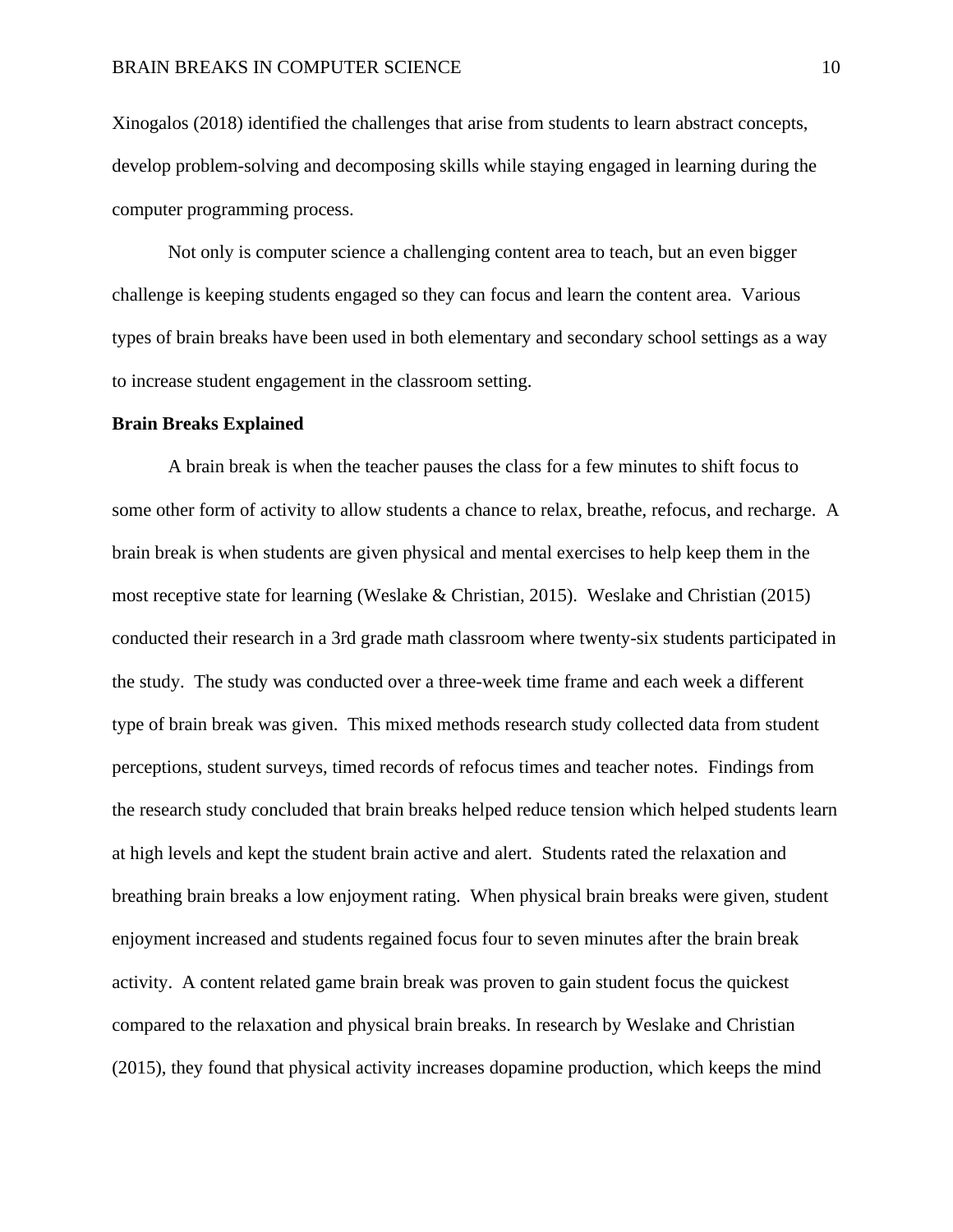active and alert leading to higher engagement in the classroom setting. These findings suggest that teachers should establish routine brain breaks in the classroom for a long enough period of time in order to see the effectiveness and evaluate the impact.

The purpose of Rizal et al. (2019) study was to measure the effect of Brain Breaks Physical Activity Solutions on the stages of change, decisional balance, processes of change, self-efficacy, and leisure-time exercise. One hundred and fifty-nine males and 263 females between the ages of 10 and 11 participated in this study. A mixed analysis study by Rizal et al. (2019) found that brain breaks improved student cognitive abilities, attitudes, and academic performance.

Egger et al. (2019) research used a mixed analysis study to examine the effects of long term cognitively engaging physical activity breaks on children's executive functions and academic achievement. This study took place in Bern, Switzerland where 142 children between the ages of 9 and 12 participated in the 20-week program. Egger et al. (2019) found that brain breaks had a positive impact on executive functions and academic achievement. Strong conclusions from Weslake and Christian (2015), Rizal et al. (2019), and Egger et al. (2019) research studies agree that the use of brain breaks in the classroom setting lead to positive student benefits including stress reduction, improving attitudes, improving academic performance, and improving time on-task behaviors.

In a quantitative research study conducted by Chang and Coward (2015), they discovered that there is a big difference in brain break time between the United States, Shanghai and Finland. In Shanghai, schools have 10 minutes of downtime for every 40 minutes of class (Chang & Coward, 2015). In the United States, the average amount of downtime or brain break time in an entire school day is only on average 26 minutes which includes lunch and snack time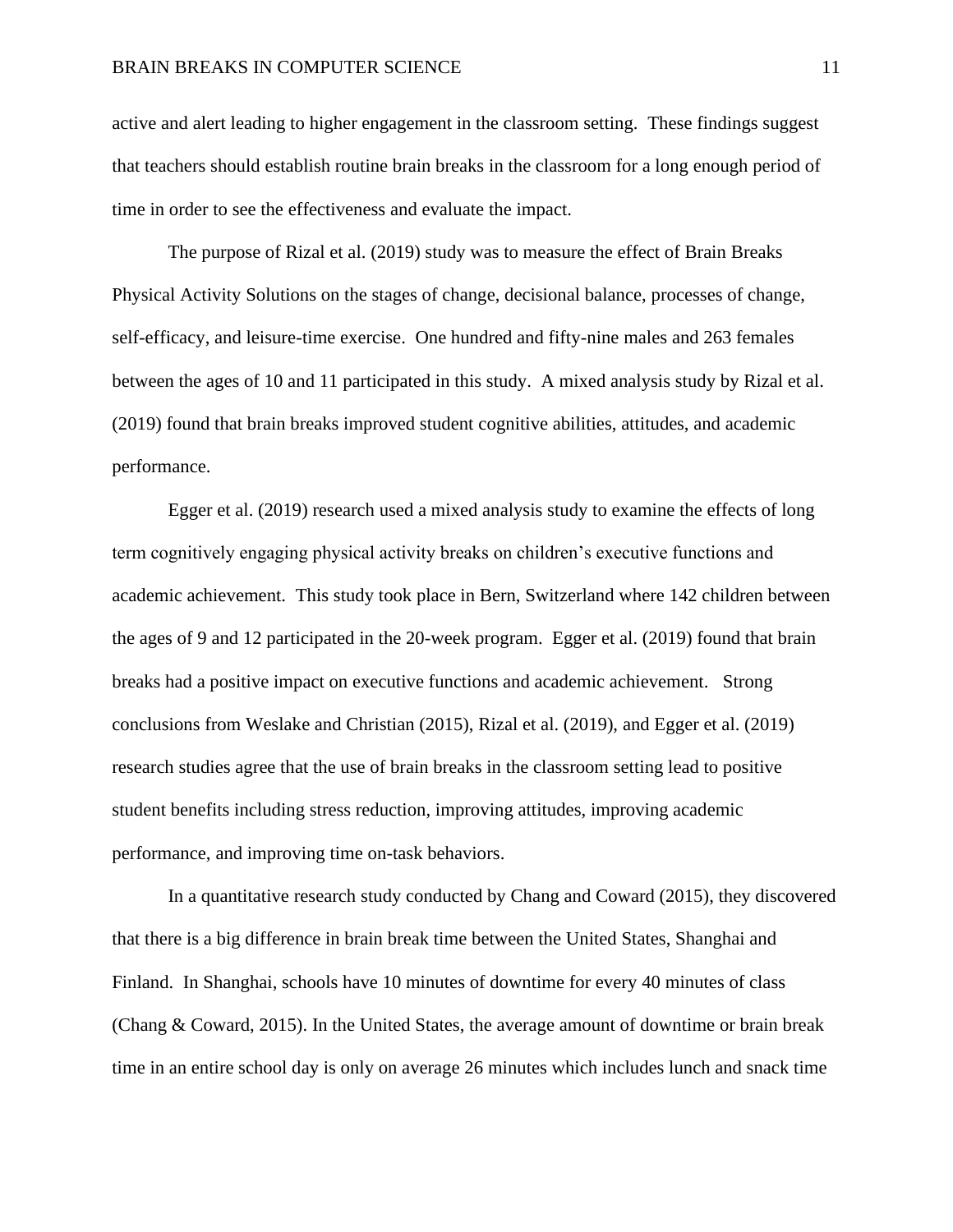(Chang & Coward, 2015), while in Finland, students receive a 15-minute break after each lesson (Chang & Coward, 2015). Dinkel et al. (2015a) and Dinkel et al. (2015b) have conducted two research studies on physical brain breaks. In Dinkel et al.'s (2015a) first study observed the perceptions of classroom physical brain breaks in two metropolitan midwest city school districts. Structured interview questions were asked to all twelve teachers in the school district and to one curriculum director. The results of the interview question from the teachers showed that teachers were in favor of implementing brain breaks in the classroom to improve student focus. Most teachers indicated that they felt confident with administering brain breaks in the classroom but were resistant due to the time factor. This finding explained why brain breaks are not being incorporated during the school day. In the second study by Dinkel et al. (2015b) four schools in a metropolitan midwestern city participated in the 38-question online survey. In this qualitative study, 88.2% of the teachers surveyed indicated that they provide physical brain breaks, but only half of these teachers provide the brain breaks on a daily basis. Sixty four percent of the teachers surveyed said that the reason they give brain breaks is to improve student behavior. Only 11.8% of schools in the United States require a physical brain break during the school day (Dinkel et al., 2015b). The research by Dinkel et al. (2015b and 2015a) proved the positive benefits of brain breaks in improving student behavior while Chang and Coward (2015) emphasized the importance of using brain breaks to reset the mind and refocus. Both researchers agree that brain breaks improve classroom management and eliminate disruptive student behavior.

Three types of brain breaks identified include breaks that involve breathing and relaxation activities, those that involve physical activities, and those that involve mental activities (Weslake & Christian, 2015). Breaks that involve breathing and relaxation involve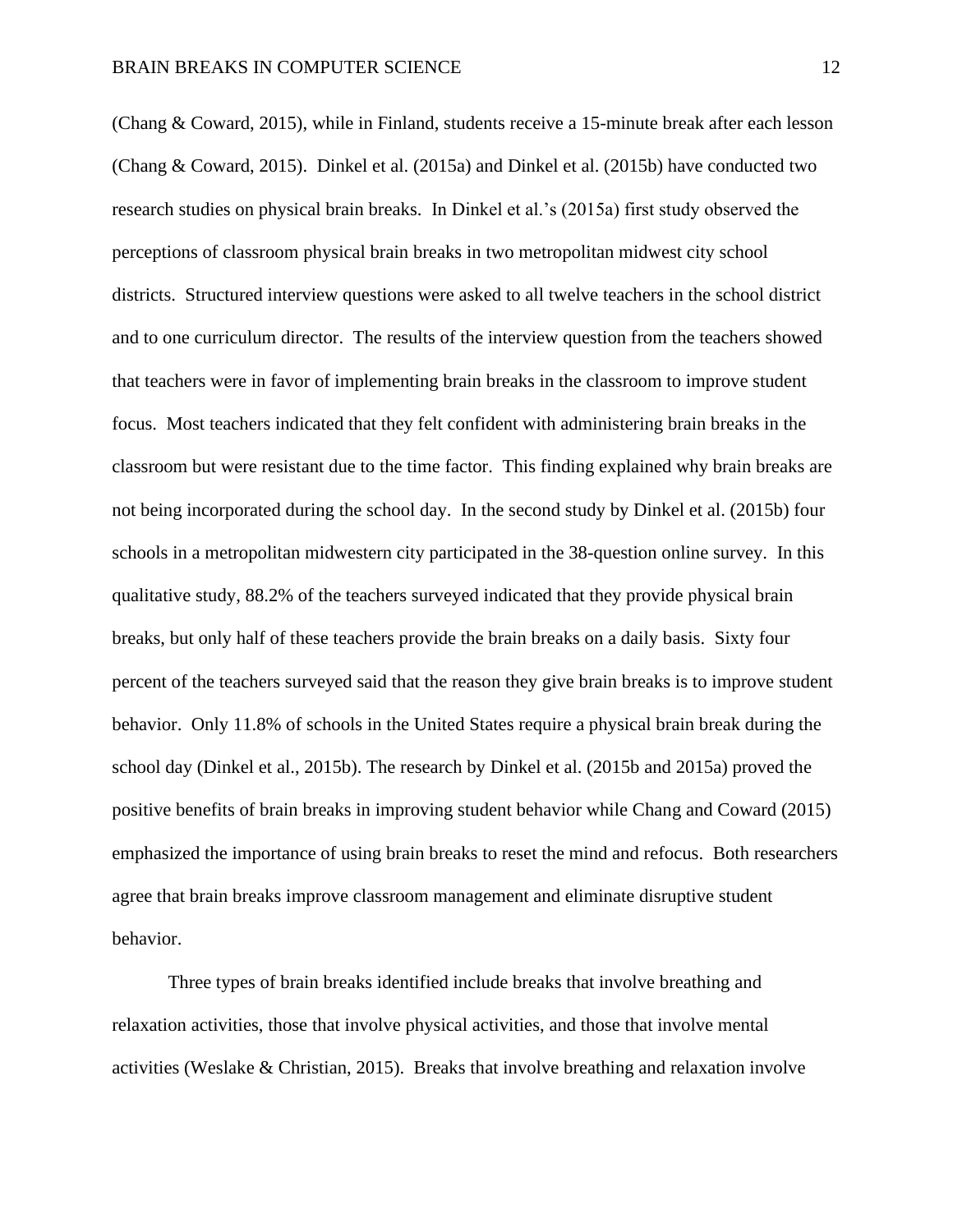deep breathing exercises or meditation. Physical brain breaks involve movement and physical activity and mental brain breaks involve some form of learning activity or mental activity (Weslake & Christian, 2015). Researchers, Weslake and Christian (2015) found that mental content related brain breaks increased student engagement and time to refocus better than physical activity brain breaks and breathing and relaxation brain breaks.

#### **Student Engagement**

"When motivation to pursue a goal or succeed at an academic task is put into action deliberately, the energized result is engagement" (Liem & Chong, 2017, p. 138). Student engagement has been well researched over the years. Over time schools and students have changed especially the way students stay engaged. Some people identify engagement as timeon-task behavior; however, while further investigating, student engagement is actually more complicated than that because engagement is more than just observable behaviors (Parsons et al., 2014). Parson et al.'s (2014) study conducted in an urban middle school examined three dimensions of engagement: affective, behavioral, and cognitive. The findings of the research study concluded that teachers do have a direct impact on student engagement therefore teachers need to understand how students learn and provide students with successful learning opportunities.

Cornelisz and Klaveren (2018) conducted a qualitative study of 654 secondary students which looked at student performances on two versions of a computerized practice activity. One version was personalized and the other version was not. The study indicated the importance of establishing relationships between task difficulty and student performance because student engagement differs depending on if students like the task at hand and if they feel it is important to them. Likewise, Hamilton (2018) conducted a qualitative study looking at the need for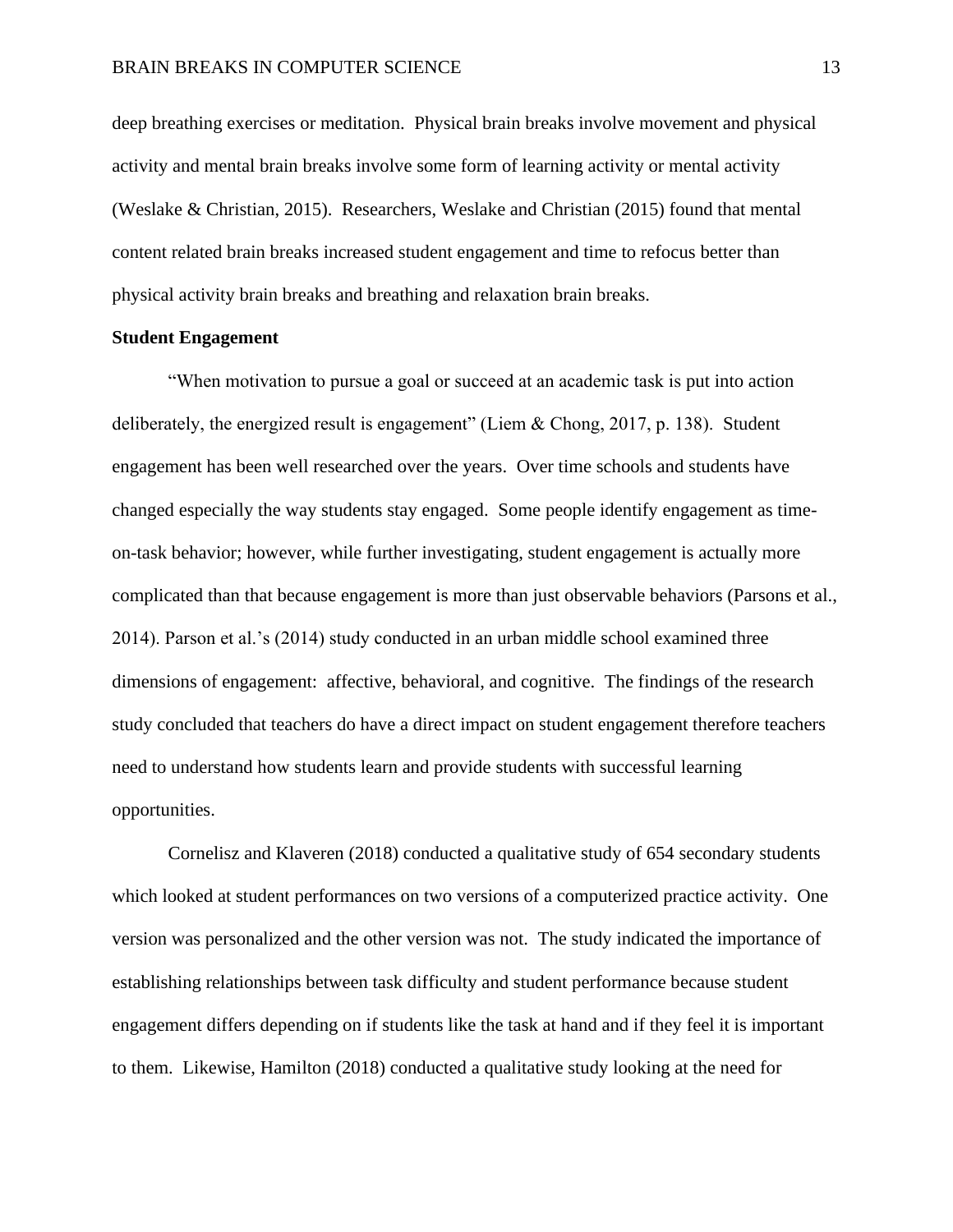student engagement for learning to occur. Hamilton (2018) found that student time management practices have changed over the last few decades and most students do not manage their time well enough for lecture-based courses to be successful. Hamilton (2018) argues that teachers need to take the time to look at their individual students to provide experiences that are meaningful and engaging for all students. Both Hamilton (2018) and Cornelisz and Klaveren (2018) indicate that student engagement and motivation do vary from student to student.

From Hamilton's research (2018) he indicates that students learn less in lecture-based courses because that type of learning environment does not require students to engage in activities and be held accountable for their learning. In lecture base courses students need to remain focused and listen, but there is no one-on-one engagement happening. From Hamilton's research (2018), he presents the fact that there is indeed a direct correlation between engagement and the content learned and academic performance in the classroom setting; therefore, it is critical that academic time be structured in a way that will promote active participation and learning of students.

Researcher Groccia (2018) and Parsons et al. (2014) indicate that there are three main areas of student engagement which are cognitive, affective, and behavioral, which is contrary to researchers Liem and Chong (2017), who believes that there are four main areas of student engagement: affective, behavioral, cognitive, and psychological. Parsons et al. (2014) state that affective engagement is evident when a student feels connected with the teacher and the other students in the classroom setting therefore striving to be engaged by asking questions, actively participating while sparking interest and curiosity in learning. Parsons et al. (2014) state that behavioral engagement is observable and easily identifiable to the teacher and others. With behavioral engagement, the student will be working on and participating in the activity that the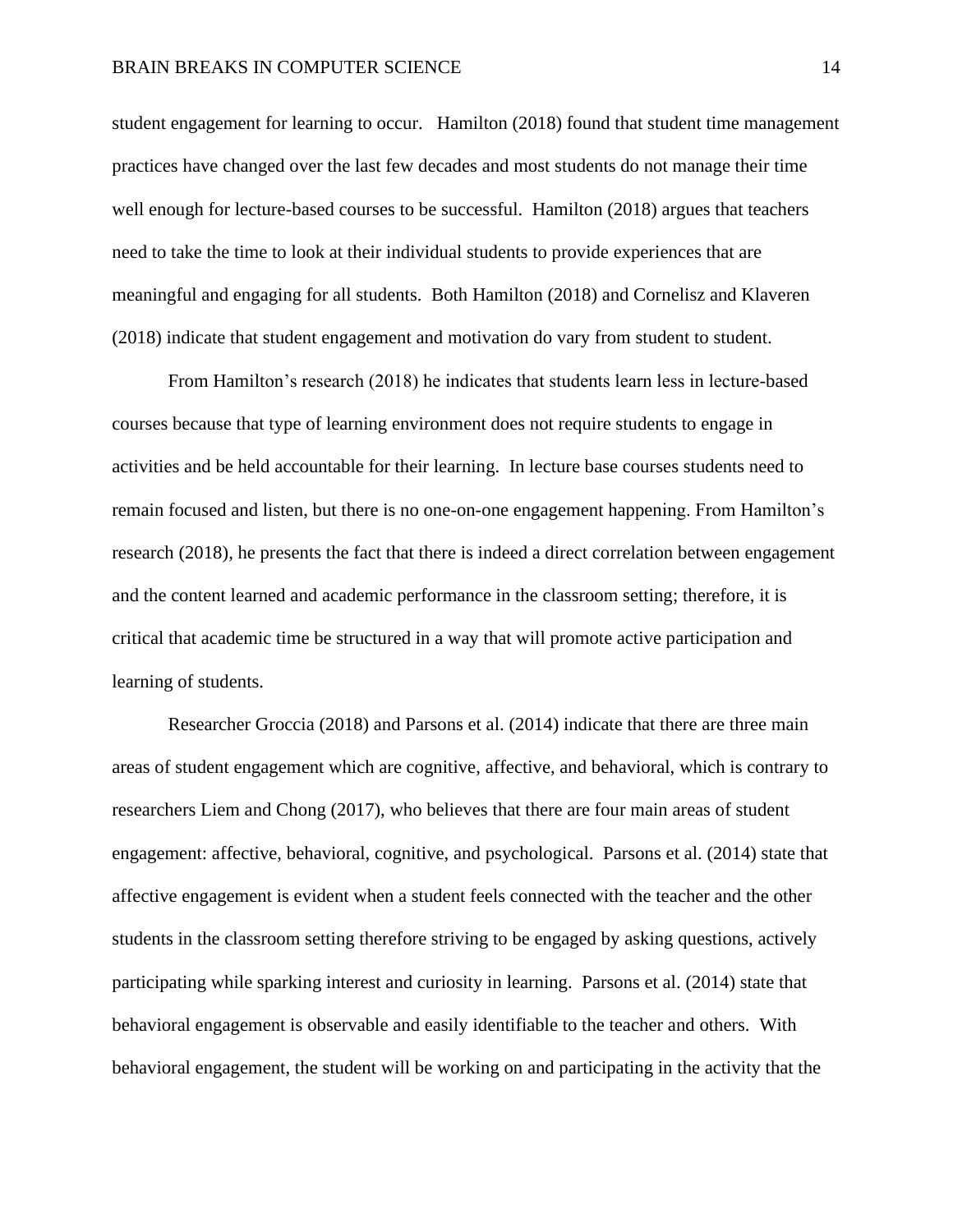teacher instructed them to work on. Finally, Parsons et al. (2014) indicate that cognitive engagement is engagement that can be displayed by a student's willingness to learn more than what is being taught in the classroom. A student who displays cognitive engagement will show signs of not giving up and the willingness to learn more than what is expected of them in their current classroom setting. So as indicated by several researchers there are three or four areas of student engagement. The researchers have indicated that cognitive, affective, and behavioral are the main areas of engagement with one researcher adding in psychological engagement.

The context and situation are two things that directly affect student engagement. A teacher can control the situation that is happening in his or her classroom by establishing set rules and routines for the classroom setting. Parsons et al. (2014) think this will allow for the teacher to have a positive social environment for the students which will allow them to be engaged in the classroom content; similarly, Cornelisz and Klaveren (2018) conclude that students need to see a connection before they will be engaged in the subject matter and adolescents tend to disengage when they face difficult tasks.

The academic activities that teachers assign are directly related to student engagement (Liem & Chong, 2017) and student engagement is a predictor of learning and personal development (Groccia, 2018). In order for a task to be engaging it must be authentic, collaborative, challenging, and include student choice meaning the students have ownership in the meaningful learning task which requires collaboration and pushes the students beyond their current competence levels (Afflerbach and Harrison, 2017).

Researchers, Afflerbach and Harrison (2017) indicate that engagement and motivation influence students and both are necessary in the classroom setting. Groccia (2018) indicates in his research that students who have a positive attitude toward the content area will be more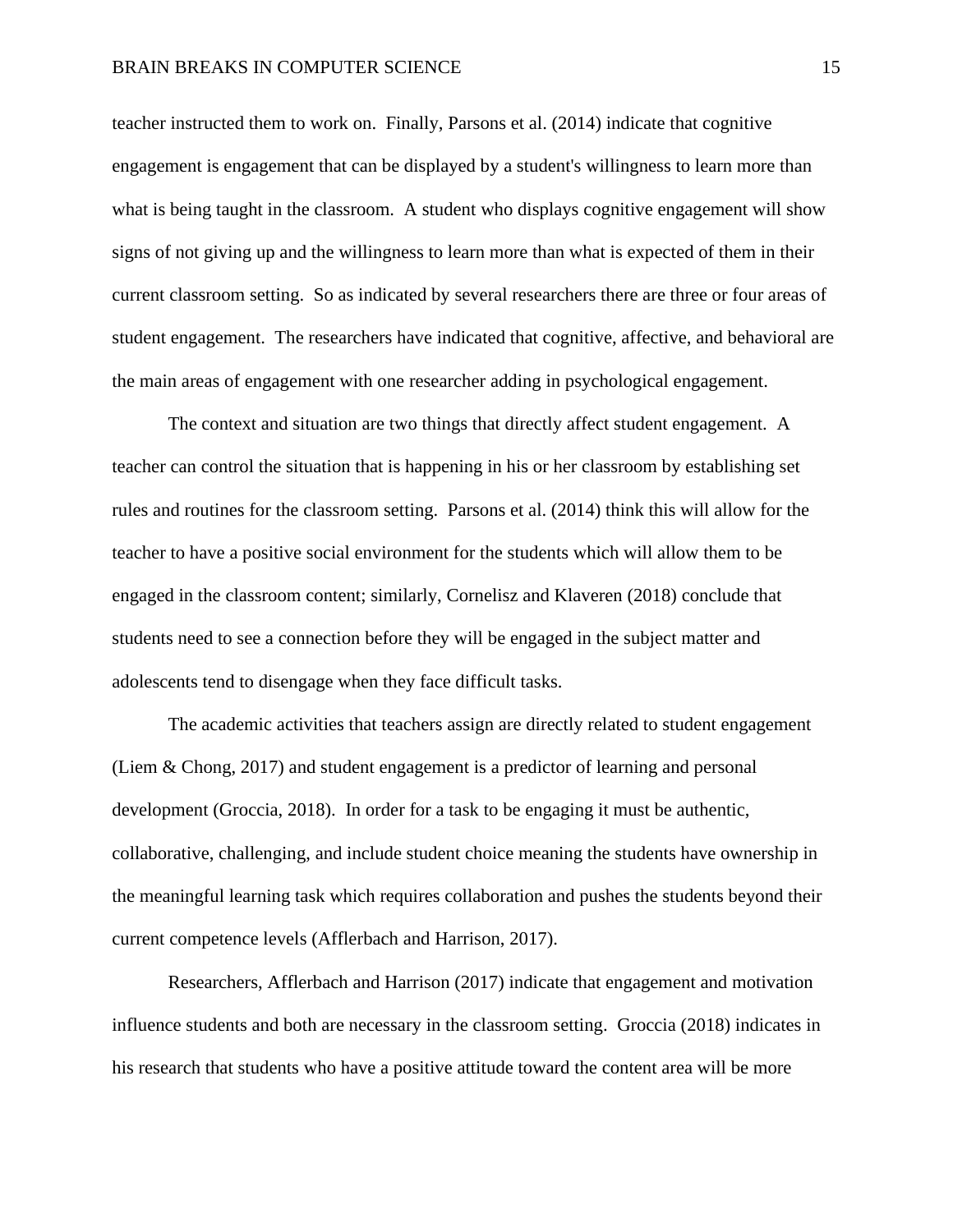willing to be engaged by asking questions, completing the assigned tasks, and having persistence not to give up. Groccia (2018) indicates that the students will take their own initiative to do well in the content if they are motivated and interested in the subject area. Researcher Barkley, who was mentioned in Groccia's (2018) research, states that engagement involves both passion and excitement for the content area. Afflerbach and Harrison (2017) point out that motivation can lead to engagement, but motivation alone will not lead to engagement. Afflerbach and Harrison (2017) also indicated that motivation and engagement are closely related but they both have to be looked at individually and then after that a comparison can be made to see how one influences the other.

Researcher Groccia (2018) mentioned that there are so many different definitions of engagement that it is hard to make sure everyone is talking about the same thing. Groccia (2018) has prepared a model (which was adopted from Burns et. al 2004 and Groccia and Hunter, 2012) that indicates engagement as doing, feeling, and thinking and then there are branches of engagement which include engagement with other students, engagement in teaching, engagement in learning, engagement with the community, engagement in research, and engagement with faculty and staff. Groccia's (2018) multidimensional model of student engagement points out that engagement is an ongoing process to make sure students are learning at high levels. Engagement is such a complex topic that further investigations and studies need to take place to fully understand all aspects of engagement.

Parsons et al. (2014) defines high engagement as students who are actively involved in the learning situation which is indicated by students completing assigned tasks, students asking clarifying questions, and students not giving up when things become challenging and difficult. Parsons et al. (2014) explains that low engagement is when a student doesn't complete the task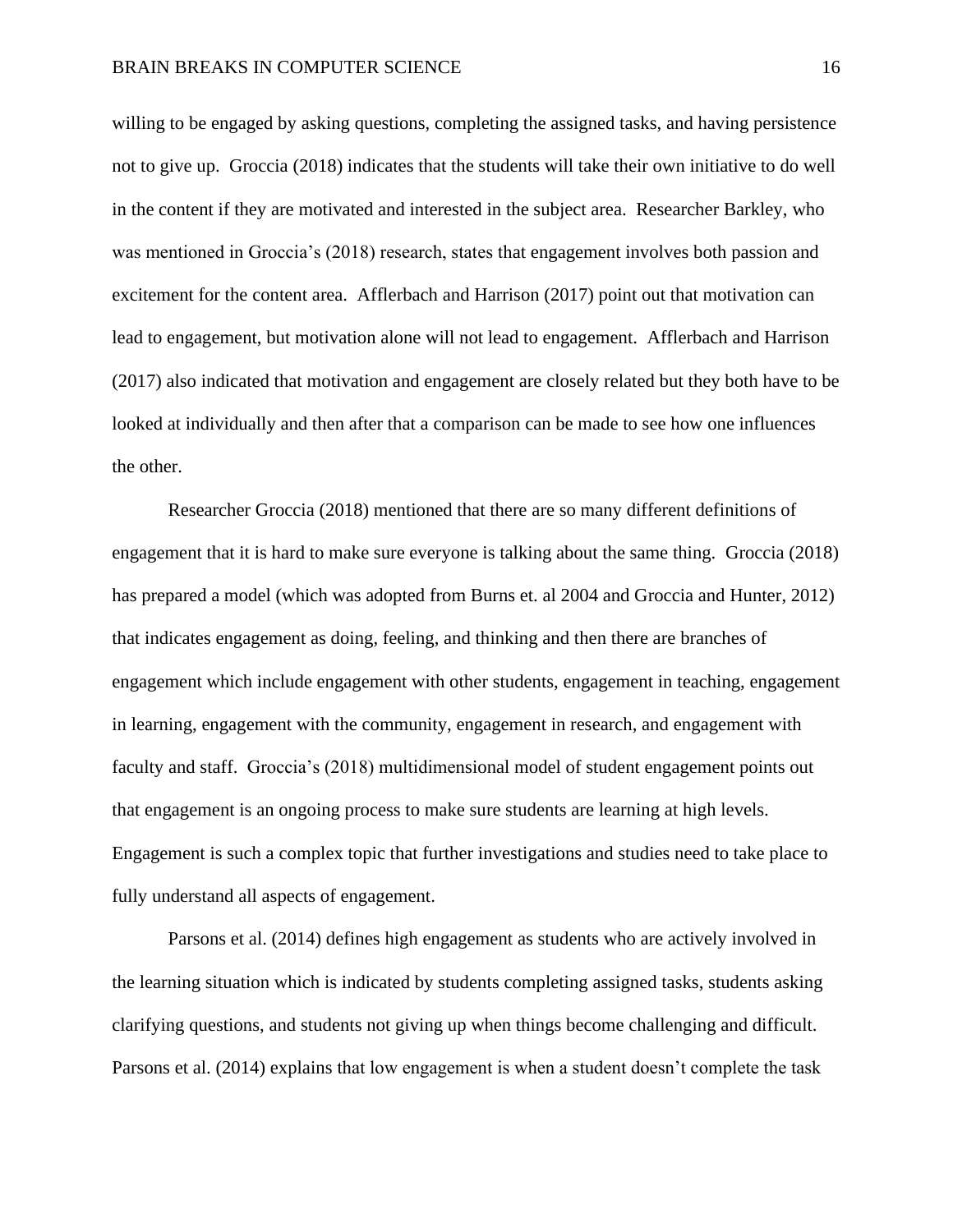that is assigned to them, but instead look bored and not involved in the assigned task and give up easily when the tasks become difficult and challenging. Afferbach and Harrison's (2017) research study measured student engagement through student self-reports, teacher reports, and observations. The student self-report used the Likert rating scale from "strongly agree" to "strongly disagree" as a way for students to evaluate themselves. The teacher report used the Likert rating scale from "very true of the student" to "not very true of the student" to gather the teacher's viewpoints. Observations included student on-task and off-task behavior documented by the teacher and adult observer. From this study, Afferbach and Harrison (2017) conclude that motivation and engagement are closely related and that one does influence the other. Even though student engagement has been well researched for over 70 years the research indicates that there are still several underlying questions.

#### **Using Brain Breaks in a Middle School Setting Computer Science Classroom**

Adolescence is a sensitive time in a child's life because of the many changes that are taking place in the child's body and at school (Olivier et al., 2019). Typically, students in middle school start switching classrooms and have several different teachers throughout the day which is different from the elementary school setting where students usually stay in one classroom all day and have one primary teacher. Students in elementary school typically only interact with the students in their own classroom, but in middle school since the students switch classes after a period of time, they tend to have an increased amount of peer interactions. Middle school is where extracurricular activities become a priority in the student's routine where students are spending more time dedicated to practices and rehearsals, which in turn can lead to stress and disengagement in school (Martinez & Zhao, 2018). Stress is a "physiological response to the perception of loss of control resulting from an adverse situation or person" (Martinez & Zhao,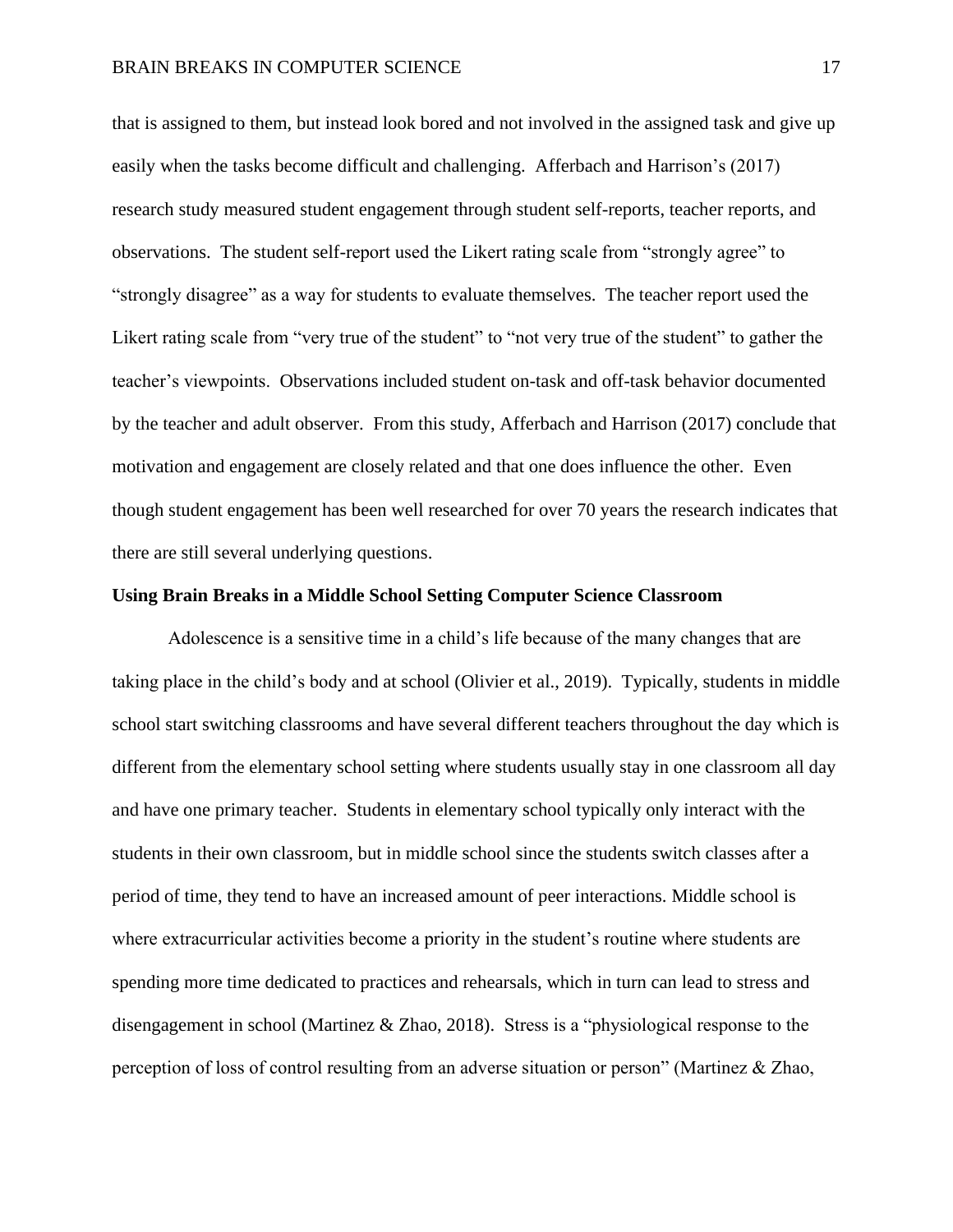2018, p. 1). Researchers Martinez and Zhao (2018) indicate that there is a direct relationship between stress and engagement which means if a student feels stressed it will be hard for them to engage in the classroom setting. Researchers Olivier et al., (2019) discovered that since so many changes happen to children during adolescence, adolescent children are at an increased risk for becoming less engaged in the school setting since it is such an unsettling time for them. In middle school student's stress levels can increase because of physical changes happening in the child's body when puberty hits, peer interactions and peer relationships, or family situations (Martinez & Zhao, 2018). When a student becomes stressed it can cause the student to become angry, violent, and act poorly in the classroom which makes it very hard for the student to concentrate and become engaged in the classroom activities (Martinez & Zhao, 2018). Researchers, Martinez and Zhao (2018), highlight that if a student is unable to self-monitor they often act out in ways that could get them reprimanded or in trouble in the classroom making it hard for engagement to occur. If a student is disengaged the student will miss important academic content which will have a negative impact on their future academic performance and success.

Weslake and Christian (2015) point out in their research that brain breaks need to be chosen carefully and then monitored to see their effectiveness. According to Chang and Coward (2015), a teacher's instructional strategies are not enough to keep students engaged in the classroom. Specific research related to offering brain breaks in a middle school computer science classroom was not found in prior research. The prior research that has been conducted has indicated that brain breaks can help increase engagement in the classroom setting, but none of the studies specifically studied the effects of brain breaks on student engagement in a middle school computer science classroom. Since there have been indications that students become less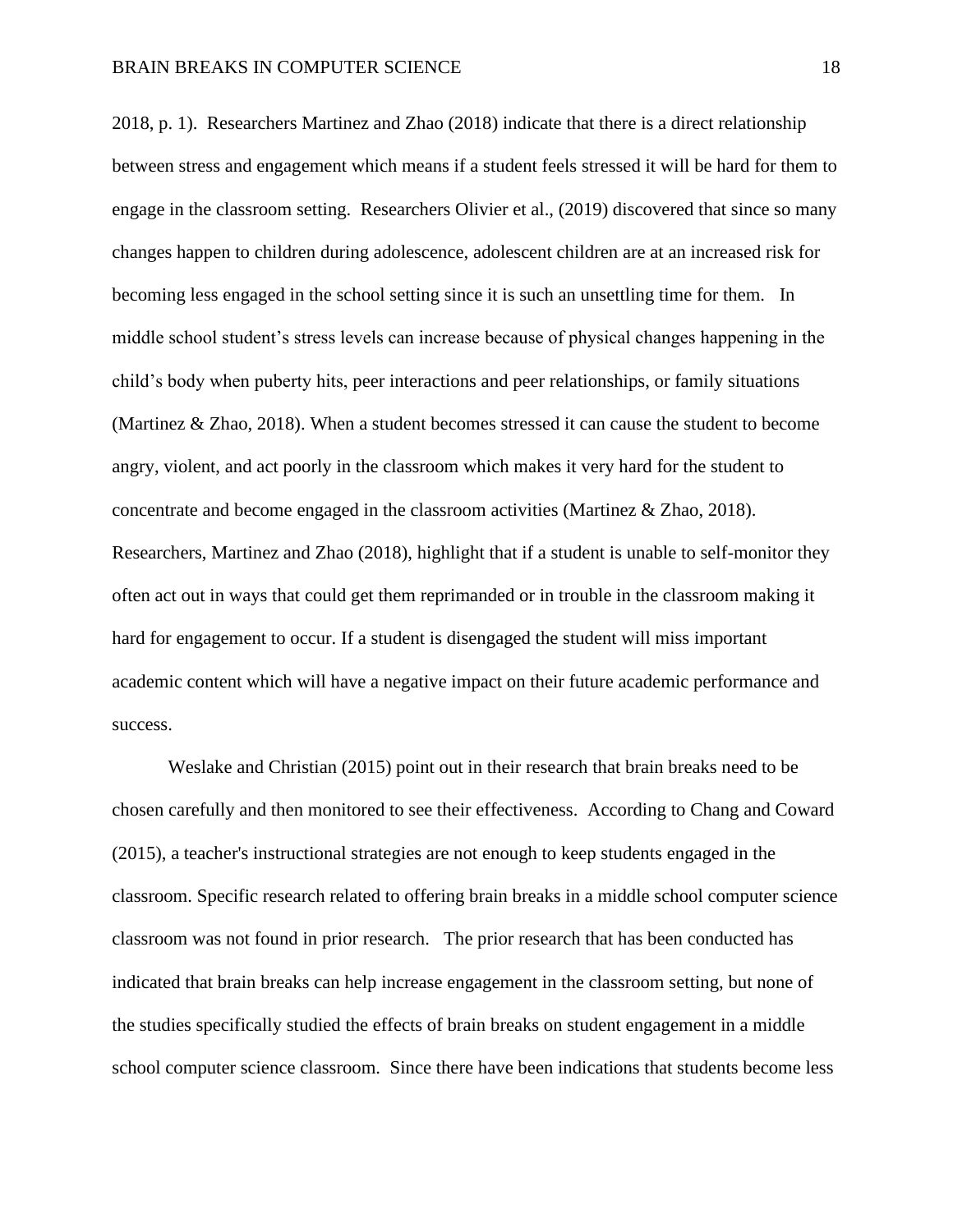engaged during middle school and students in computer science classrooms are faced with challenging tasks that oftentimes lead to student frustration and the need for perseverance and grit to get through them, a further investigation of offering brain breaks during a middle school computer science class is warranted.

Brain breaks have been proven to increase student engagement; however, because there is a gap in the research on the effectiveness of brain breaks on student engagement in middle school computer science classrooms further research is needed to fully understand the effectiveness of brain breaks on student behavioral engagement for middle school computer science students. This action research project will focus on the effect of brain breaks on student behavioral engagement in a middle school computer science class. All three types of brain breaks will be studied which include breaks that involve breathing and relaxation activities, those that involve physical activities, and those that involve mental activities. Behavioral engagement will be studied during the proposed action research project.

#### **Methodology**

#### **Research Questions**

The purpose of this action research was to examine the effect of brain breaks on behavioral engagement in middle school computer science classrooms. The two questions that drove this action research included: should brain breaks be used in a middle school computer science classroom and do brain breaks help middle school computer science students stay behaviorally engaged. From this action research, middle school computer science teachers will be able to conclude if brain breaks would be a beneficial practice to implement into their computer science classroom to improve student behavioral engagement. This research study examined if brain breaks increase or decrease student behavioral engagement in the classroom.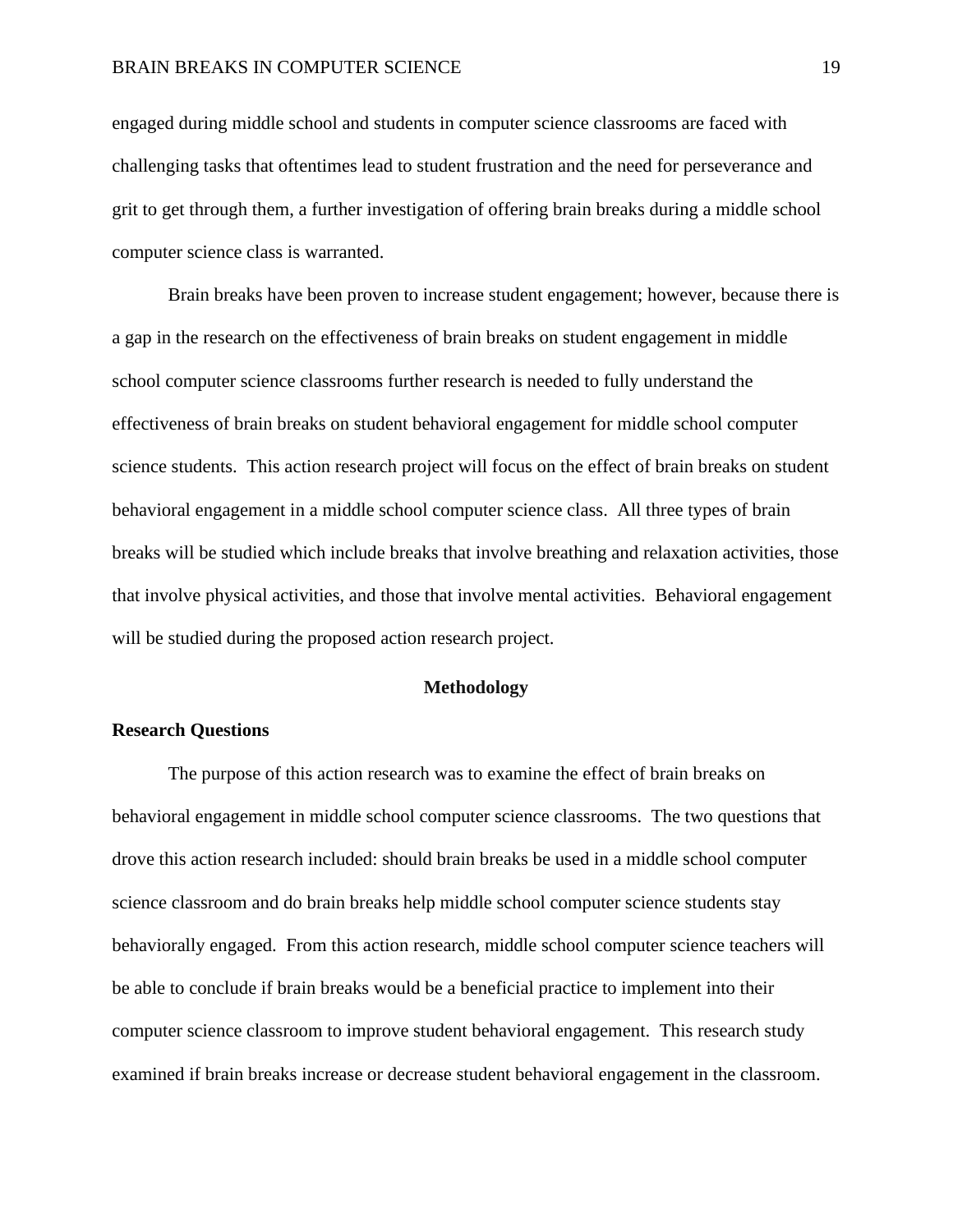#### **Research Design**

Two middle school computer science classes were used in this study; one class received brain breaks and one class did not receive brain breaks. Mixed methods were used in this action research study. Quantitative data was collected each day while break breaks were given. Data on behavioral engagement was observed and documented on the behavioral engagement tracking document in five minutes intervals after the brain breaks were given. Quantitative data indicating student behavioral engagement was collected in the computer science class that did not receive brain breaks 20, 25, and 30 minutes into the class period. Qualitative data was gathered from a survey given to students in the two computer science classes. Each class was given a survey at the end of the data collection period. The survey questions were customized based on whether the students were given brain breaks or not.

#### **Variables**

The independent variable in this action research study was the use of a brain break in the middle of a computer science class period. Brain breaks were added to the middle school computer science classroom setting and data was collected on whether or not adding a brain break increased behavioral engagement.

The dependent variable in this action research study was behavioral engagement. Data was collected to see if behavioral engagement were changed when brain breaks were added into the middle of a middle school computer science class period.

#### **Setting and Participants**

This action research project took place in two 8th grade computer science classes in Northeast Iowa. The school where this study was conducted has 669 students with 5,600 students that make up the school district with nine elementary schools, two junior high schools,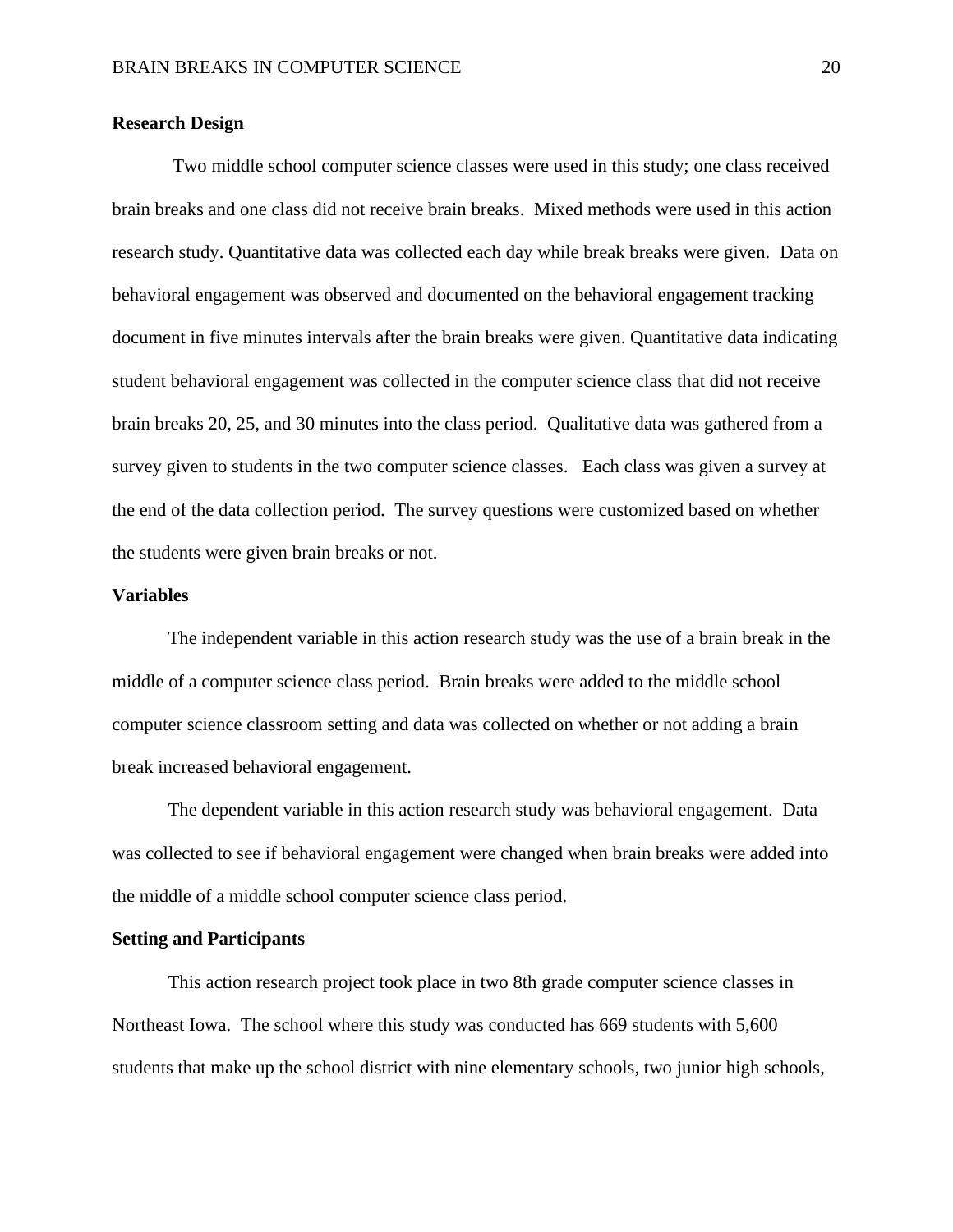and one high school. The computer science class where this study took place is called Coding, App and Game Design which is an elective course for 8th graders.

The class that received the brain breaks had 13 students which included four females and nine males. Three students in the class had Individualized Education Plans (IEPs) and two students had 504 plans. The class that did not receive the brain breaks had eight students and all of the students are males, none of which have an IEP or a 504 plan.

#### **Data Collection Plan**

Each day half-way through the 43-minute class period a brain break was given to one of the two middle school computer science courses. Brain breaks from three different categories were given on a rotation for 15 class periods. The three categories of brain breaks given included relaxation break breaks, mental brain breaks, and physical brain breaks. Data was collected by a classroom paraeducator on student behavioral engagement 5, 10, and 15 minutes after the brain break was given. The data collected documented who was behaviorally engaged in the course content and who was not. Student behavioral engagement included working on assigned tasks, facing the teacher or partner, and being on the correct computer tab. Student disengagement included online gaming, talking to peers about off topic subjects, doodling, spacing off, head down, or sleeping. Data was also collected by the teacher in the class where no brain break was given after 20, 25, and 30-minute segments into the class period. This data indicated the number of students behaviorally engaged and the number of students disengaged. Comparisons between the two classes were made to see if having a brain break impacted student behavioral engagement.

A final anonymous survey was administered via Google Forms to all students in both classes. The students that received brain breaks were asked questions relating to the use of the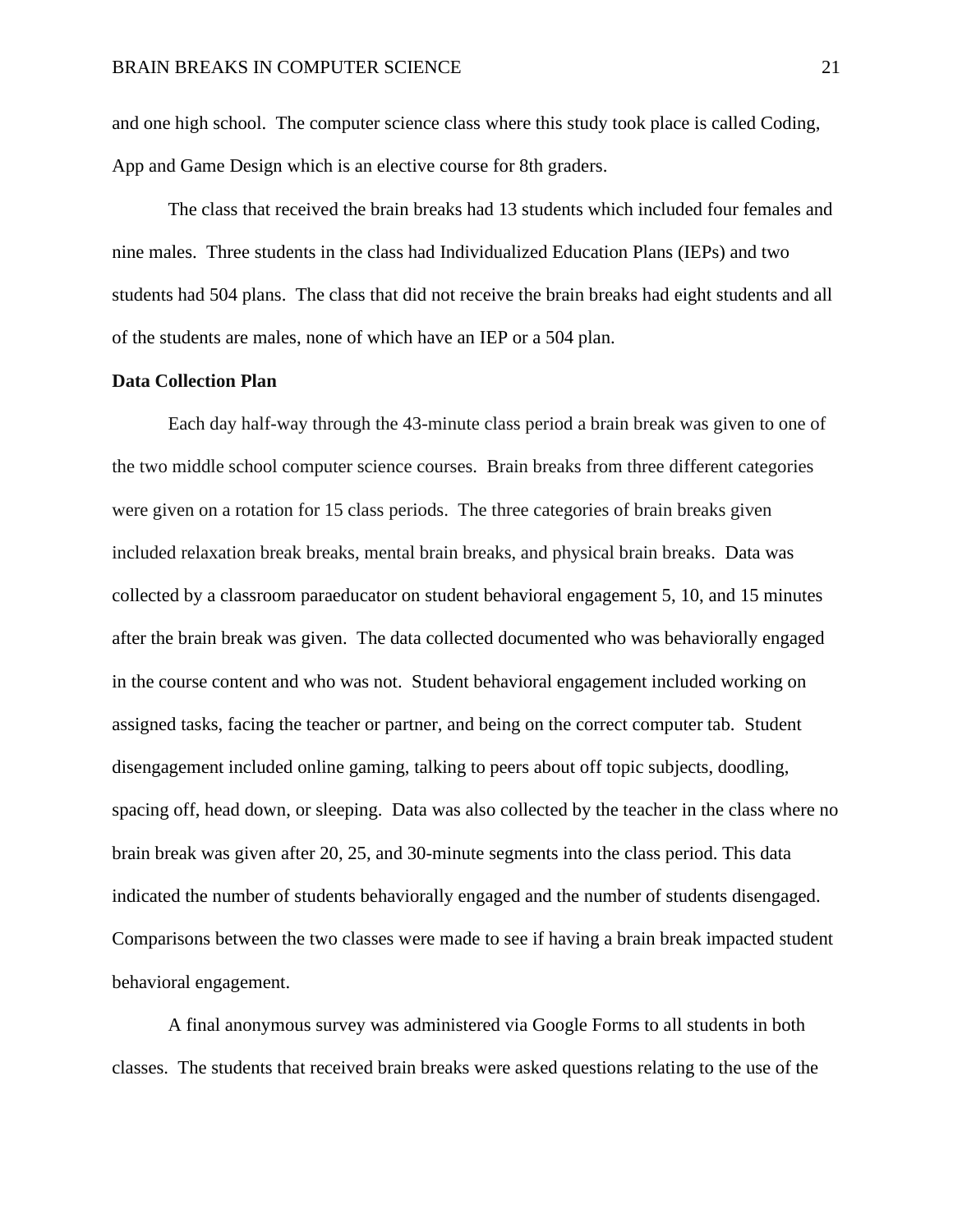brain breaks in the computer science class period. One of the questions on the survey asked the students to use a Likert scale ranging from 5 to 1 (from very enjoyable to very unenjoyable) to indicate their experiences of having a brain break in class. The survey asked students which type of brain break helped them to stay focused the best, their attitude towards classwork after receiving a brain break and the feelings they felt after receiving a brain break.

The students that did not receive brain breaks also completed a survey. The questions on the survey were viewpoints of brain breaks, what emotions brain breaks could bring, whether or not the students felt a brain break would help them stay behaviorally engaged in class, and whether or not they feel brain breaks should be given in a computer science classroom. A place was provided on the survey where students could expand on their answers with details.

A tally sheet was created using Google Sheets. The brain break class tally sheet included the date, the name of the brain break, the category of the brain break, and the number of students engaged and disengaged for each of the three data collection points. The tally sheet for the class that did not receive a brain break included the date, and the number of students engaged and disengaged for each of the three data collection points. Each day the tallies were transferred to a daily documentation spreadsheet that was also created in Google Sheets. The spreadsheet was in a password protected Google account and the daily tally sheet was kept in the teacher's desk which was locked. The survey instrument used was similar to survey instruments used in previous action research studies backing up the reliability and validity of the survey instrument that was used in this study.

#### **Data Analysis Plan**

The data analysis process included a look at the mean percentage of students engaged and disengaged at the different time intervals that the data was collected in both classes. Data was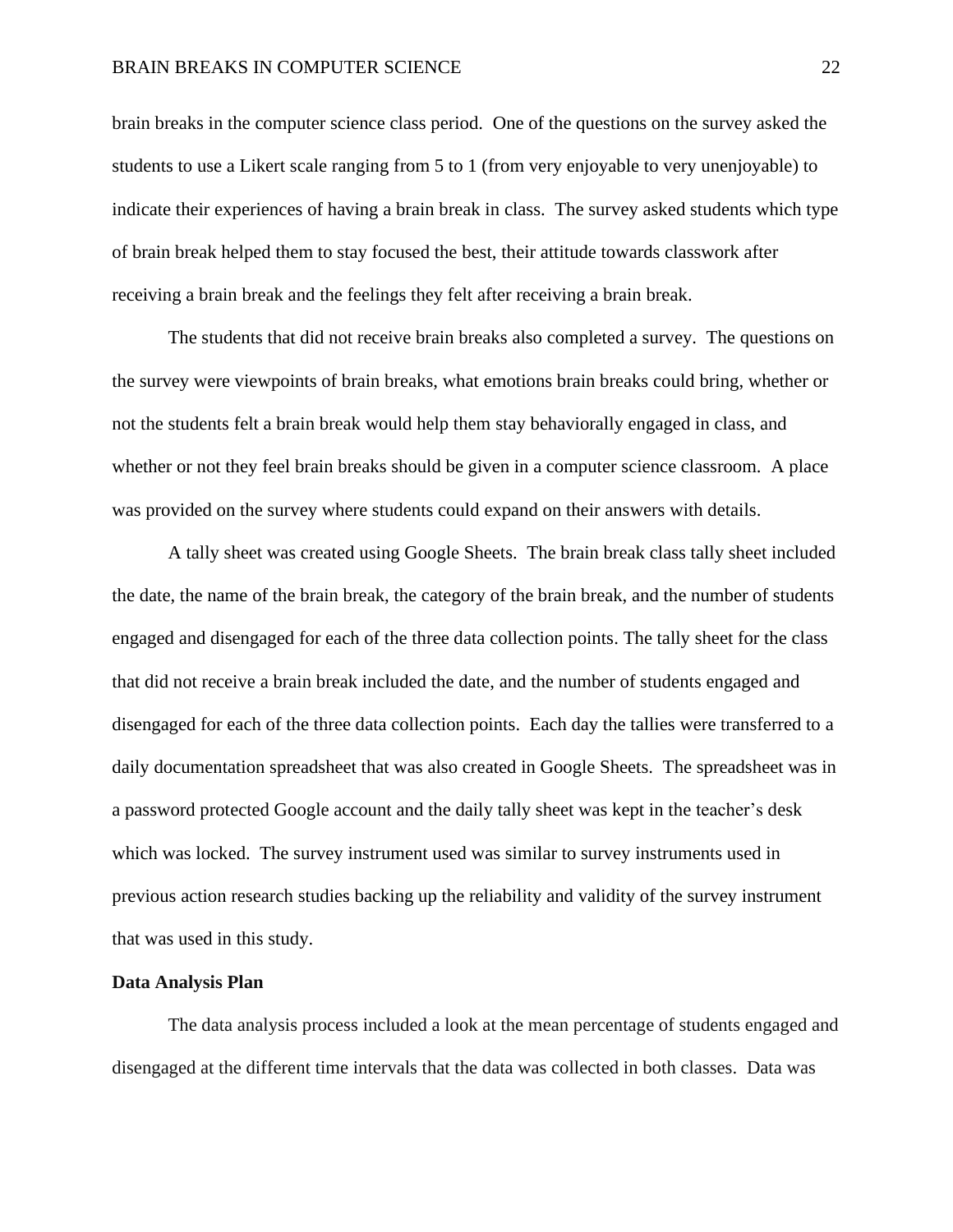analyzed as a whole by the mean and then it was broken down based on the different categories of brain breaks given. The data was then compared to see if there were a greater percentage of students engaged versus disengaged in the class that received brain breaks compared to the class that did not receive brain breaks.

The survey data was analyzed by the number of responses for each number of each Likert scale. The qualitative data collected from the survey was read through and categorized by theme or topic of responses.

#### **IRB Approval**

IRB approval was granted from Northwestern College's IRB board. The board granted the permission to use the designated survey instrument to gather data on the use of brain breaks from students in two computer science classes. Each student's legal guardian who participated in this action research study was emailed a permission form to grant permission for their child to participate in this computer science brain break survey. The permission forms were collected and stored in a password protected email account.

#### **Findings**

#### **Data Analysis**

For this action research project, the teacher researcher used both qualitative and quantitative data points to assess the impact of using brain breaks on student engagement in a middle school computer science classroom. Qualitative data was collected daily in two middle school computer science classrooms. One of the classes received brain breaks and the other class did not. Data was collected in three five-minute increments, counting the number of students behaviorally engaged and the number of students not behaviorally engaged at those points of time. Quantitative data was collected from a Google Form survey about brain breaks and the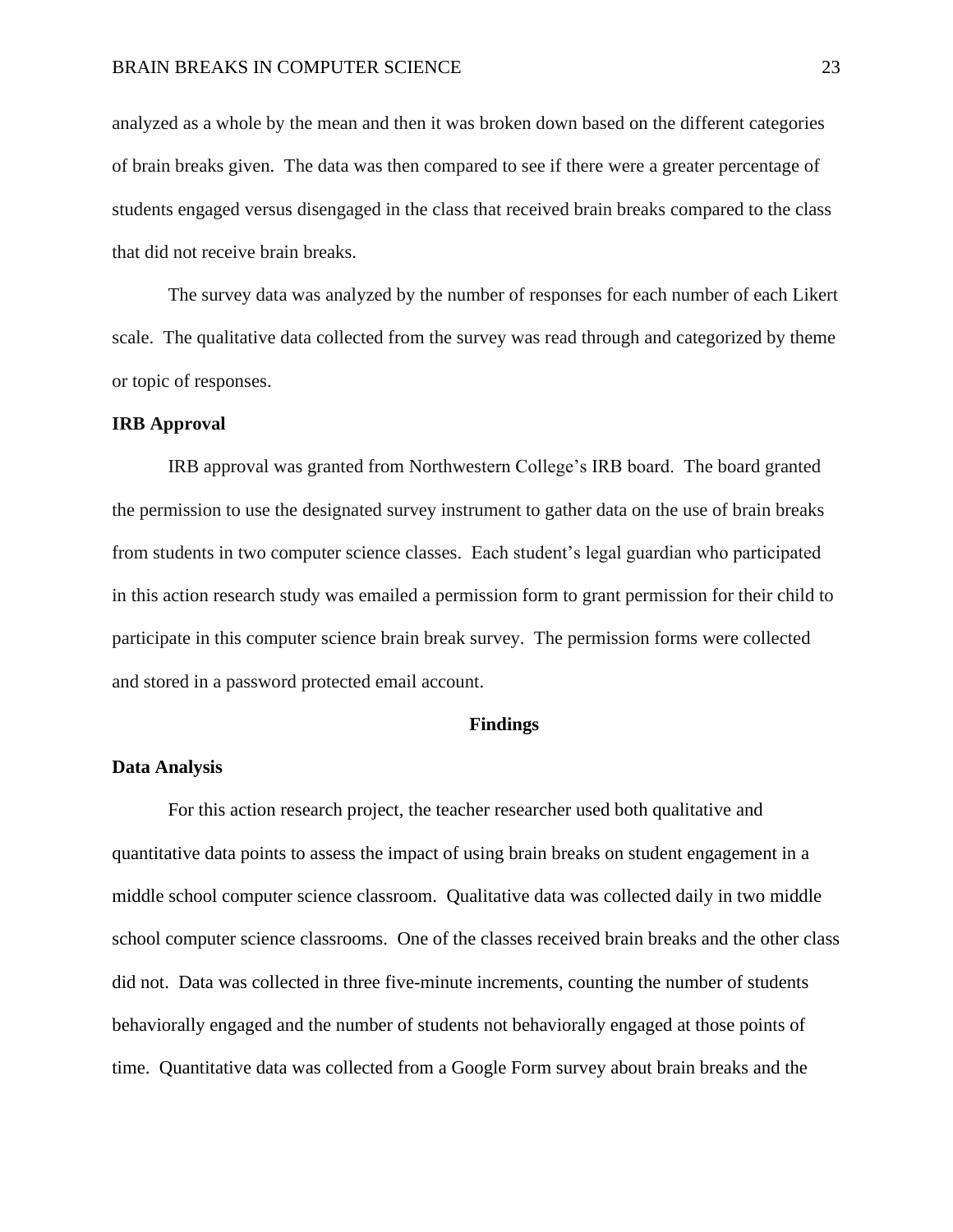usage of brain breaks at the end of the qualitative data collection period. To summarize the data collected, all of these data points were used.

Three different types of brain breaks were given on a three-day rotation for 15 days which included relaxation, mental, and physical. The mean overall behavioral engagement percentage for the 15 days can be seen Figure 1. As indicated from this data, the average percentage of students engaged five minutes after the brain break was 90.45% of the students and 9.55% were disengaged. After 10 minutes of receiving a brain break the average percentage of students engaged were 89.11% and 10.89% were disengaged. Fifteen minutes after the brain break was given 89.36% of the students were engaged and 10.64% of the students were disengaged.

#### **Figure 1**

*Average Percentage of Student Engagement and Disengagement for the Class with Brain Breaks*

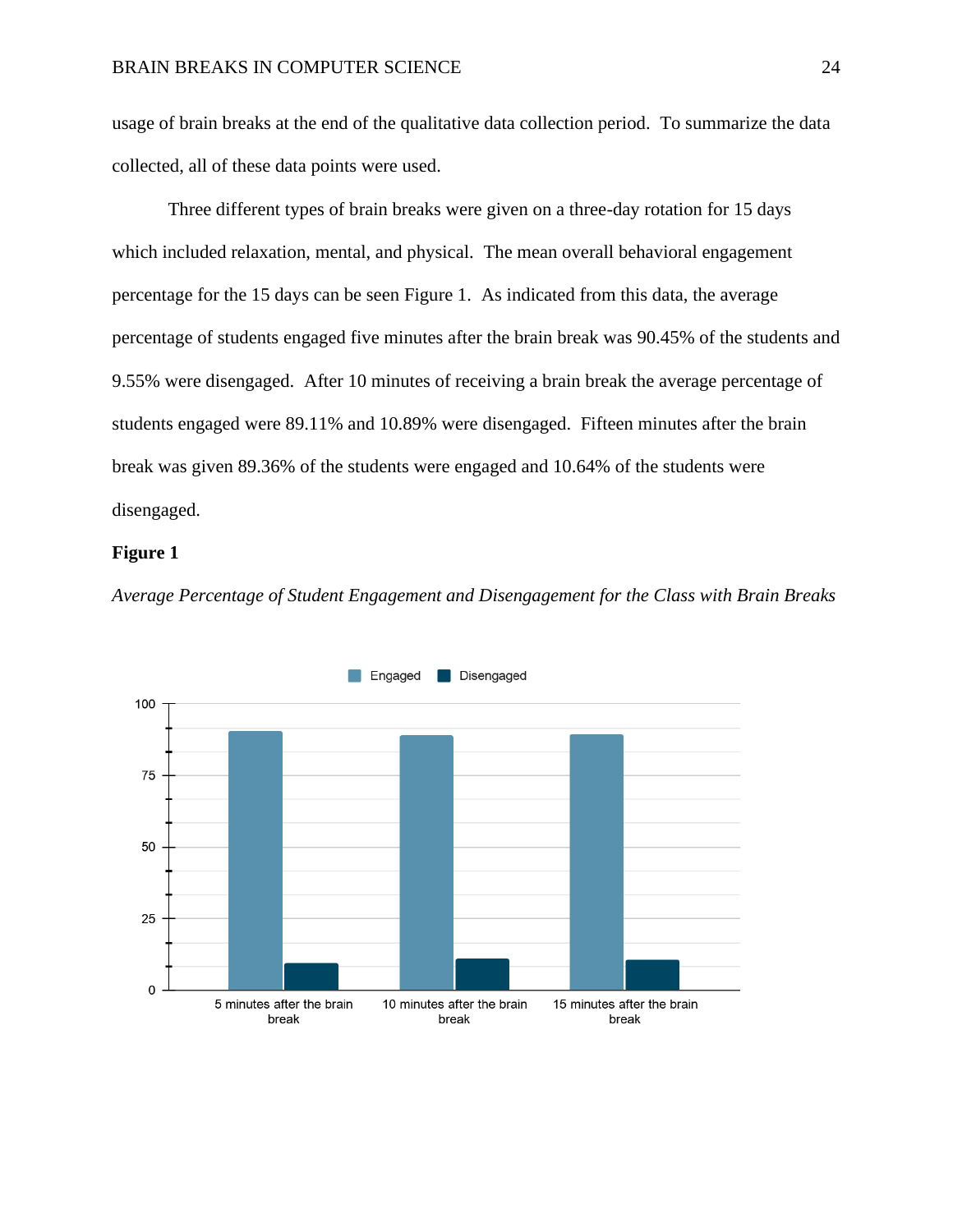In addition to the class that received brain breaks, data was collected and analyzed for the middle school computer science class that did not receive the brain breaks. The data collected from the class that did not receive brain breaks can be seen in Figure 2. Data was collected in 5 minute increments starting halfway into the class period. During the first data collection checkpoint, 99.17% of the students were on average behaviorally engaged and only 0.83% were disengaged. During the second data collection checkpoint, 95% of the students on average were behaviorally engaged and 5% of the students were disengaged. During the last data collection checkpoint 91.67% of the students on average were behaviorally engaged and 8.33% of the students were disengaged.

#### **Figure 2**



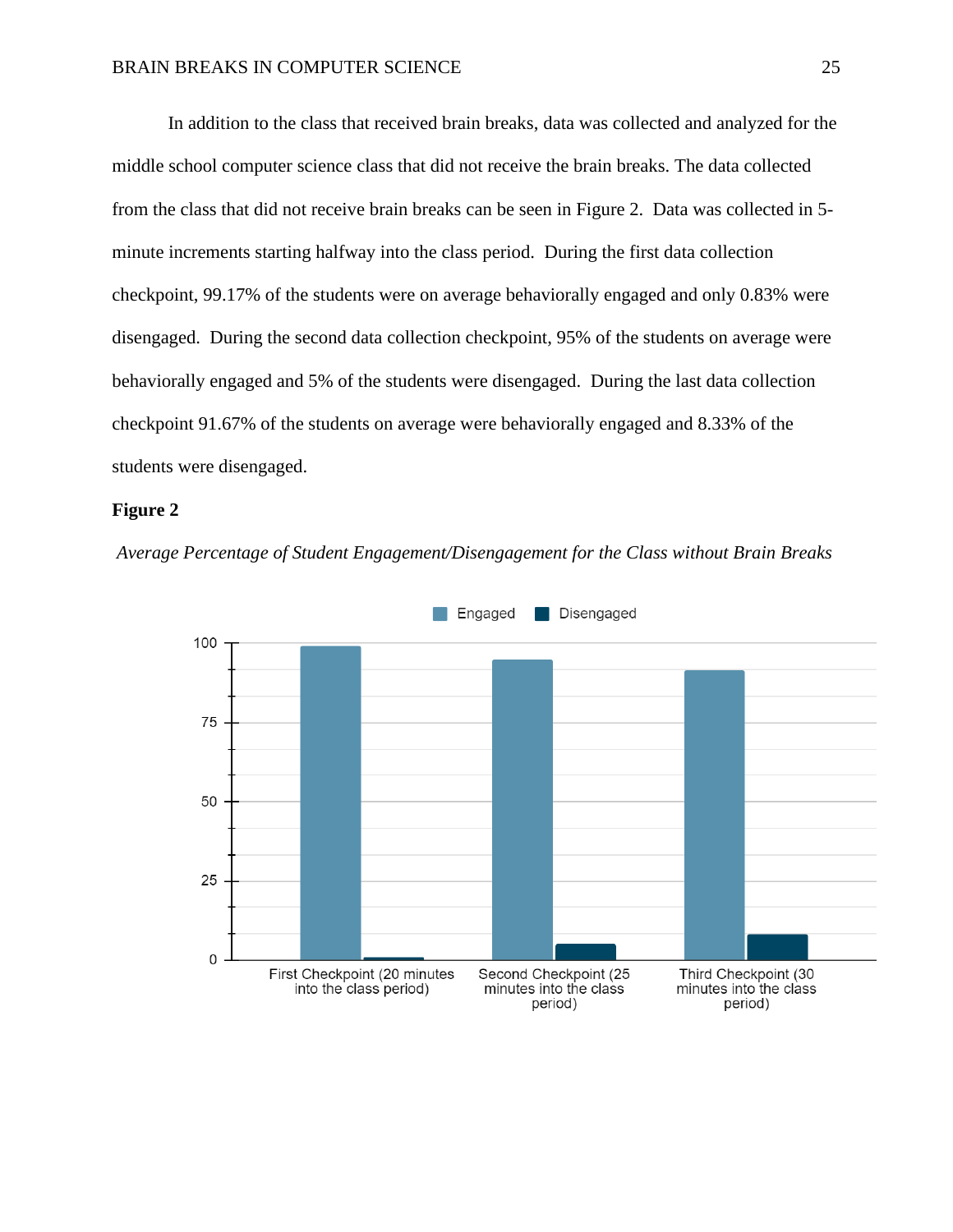Table 1 shows a comparison between the class that received brain breaks and the class that did not receive brain breaks. The average percentage of students engaged and disengaged is indicated in this table as well as the percentage difference between the two classes.

## **Table 1**

| <b>Time Interval and Engagement</b> | <b>Brain Break Class</b><br>$\frac{6}{9}$ | <b>No Brain Break</b><br>Class $%$ | <b>Difference</b> |
|-------------------------------------|-------------------------------------------|------------------------------------|-------------------|
| 5-minute data point (Engaged)       | 90.45%                                    | 99.17%                             | 8.72%             |
| 5-minute data point (Disengaged)    | 9.55%                                     | 0.83%                              | 8.72%             |
| 10-minute data point (Engaged)      | 89.11%                                    | 95%                                | 5.89%             |
| 10-minute data point (Disengaged)   | 10.89%                                    | 5%                                 | 5.89%             |
| 15-minute data point (Engaged)      | 89.36%                                    | 91.67%                             | 2.31%             |
| 15-minute data point (Disengaged)   | 10.64%                                    | 8.33%                              | 2.31%             |

Data was also analyzed based on the type of brain break (relaxation, mental, and physical) that was given to the students. Figure 3 highlights the average number of students behaviorally engaged and disengaged for each of the three types of brain breaks for the three different time frames where data was collected.

## **Figure 3**

*Average Percentage of Student Engagement and Disengagement for the Three Types of Brain Breaks*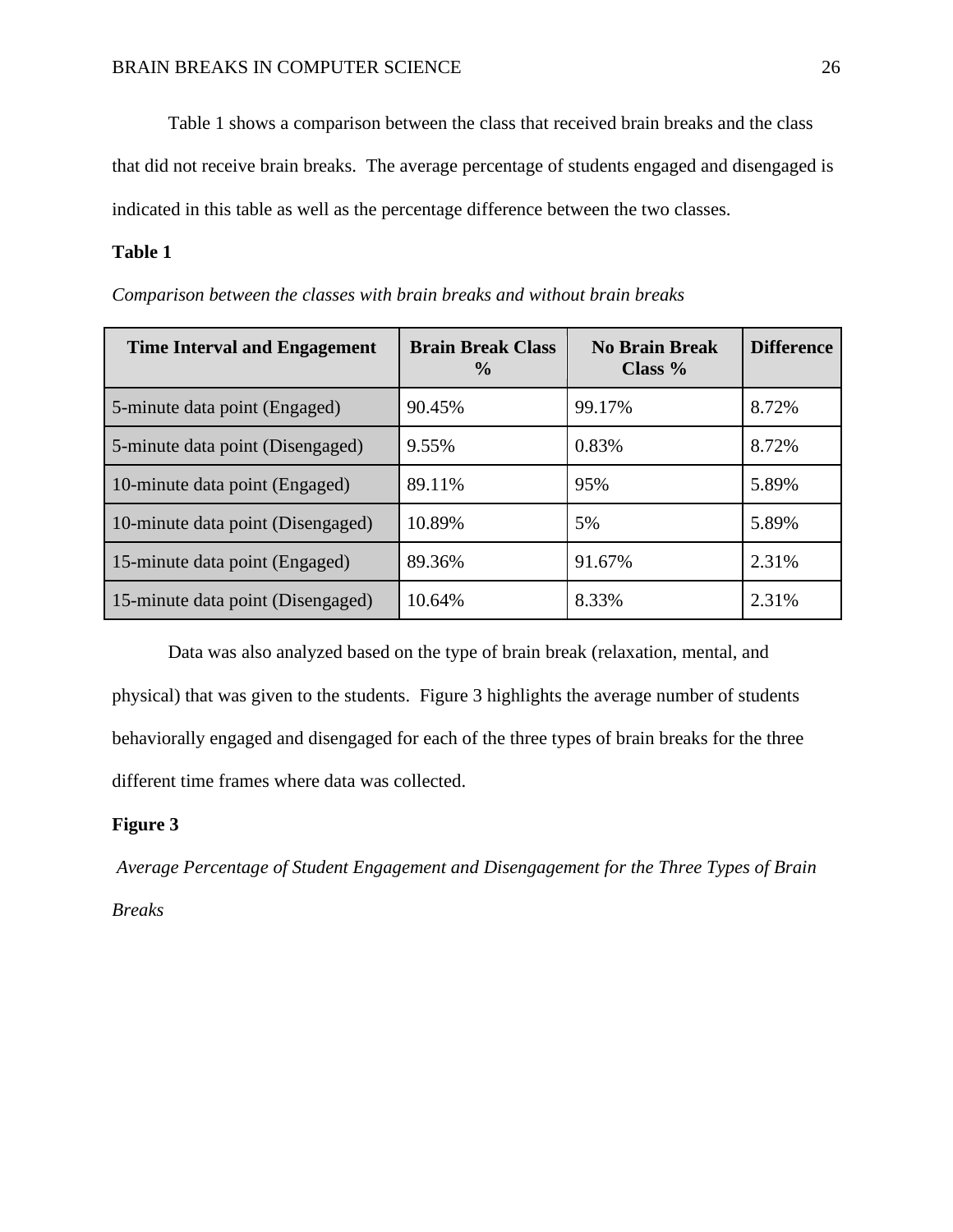

For each of the three types of brain breaks, five different brain breaks were given. The five relaxation brain breaks included belly breathing, flow balloon relaxation YouTube video, mindful minutes YouTube video, breath in and out, and color by Boolean. On average after five minutes of having a relaxation brain break, 90.68% of the students were behaviorally engaged with 9.32% of the students disengaged. On average after 10 minutes of having a relaxation brain break, 89.7% of the students were behaviorally engaged with 10.3% of students disengaged. The average percentage of students behaviorally engaged after 15 minutes of receiving a relaxation brain break was 87.48% with 12.52% of the students being disengaged. The five mental brain breaks that were given included: letter spots, height line up, conditional creatures, brain puzzles, and secret messages. On average after 5 and 10 minute intervals of having a mental brain break 89.34% of students were behaviorally engaged with 10.66% of the students disengaged. After 15 minutes of receiving a mental brain break, the average number of students behaviorally engaged was 83.67% with 16.33% who were disengaged. The five physical brain break games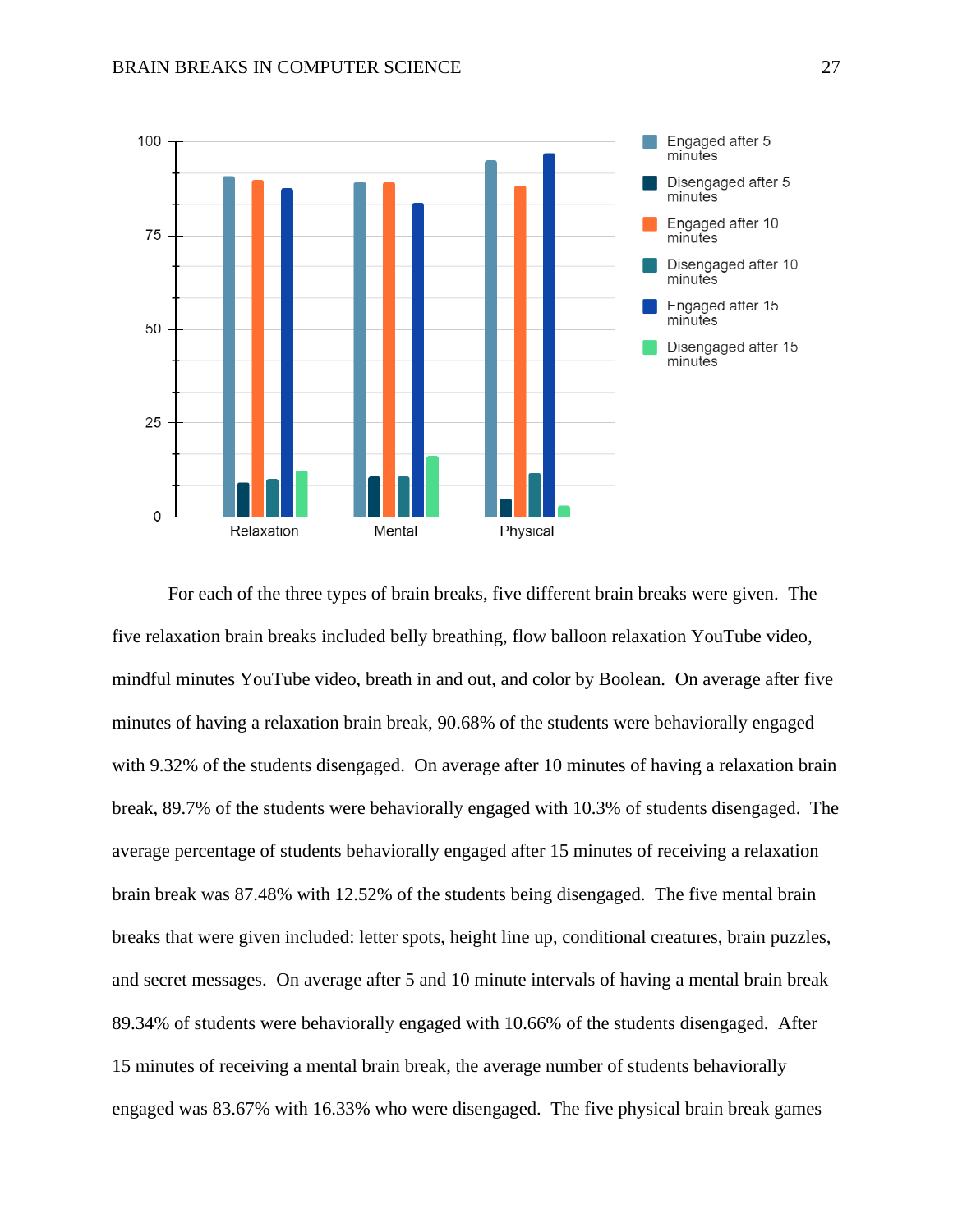#### BRAIN BREAKS IN COMPUTER SCIENCE 28

that were given were called: this or that, would you rather, dice game, snowball, and paper twirling. These physical brain break games got the students up out of their seats and moving around the classroom. After five minutes of receiving a physical brain break, on average, 95% of the students were behaviorally engaged with 5% of students disengaged. After 10 minutes of receiving a physical brain break the average percentage of students who were behaviorally engaged was 88.29% with 11.72% who were disengaged. After 15 minutes of receiving a physical brain break the average percentage of students who were behaviorally engaged was 96.92% with 3.08% of the students being disengaged.

After the 15-day brain break data collection period, an anonymous survey was given via Google Forms. Eleven students from the class that received the brain breaks participated in answering the survey. All 11 students gave a neutral or enjoyable rating response to the question about their experience of having brain breaks in the computer science classroom. Seven students indicated that their favorite type of brain break activities were the physical activity brain breaks and four students indicated that their favorite type of brain break activity was the mental brain breaks. No student responded with the relaxation brain breaks as being their favorite.

Students were asked to describe their attitude toward classwork after they had a brain break. Seven students indicated that they were ready to focus and return to work after the brain break. Two students stated that they were energized, very focused, and ready to work hard after receiving the brain breaks and two students gave a neutral rating toward classwork after receiving the brain breaks. Some of the emotions that the students reported feeling after the brain breaks were joy, focused, bored, interested, and engaged. Nine out of eleven students surveyed indicated that they feel brain breaks should be given a middle school computer science while two of the students surveyed indicated that brain breaks were not needed.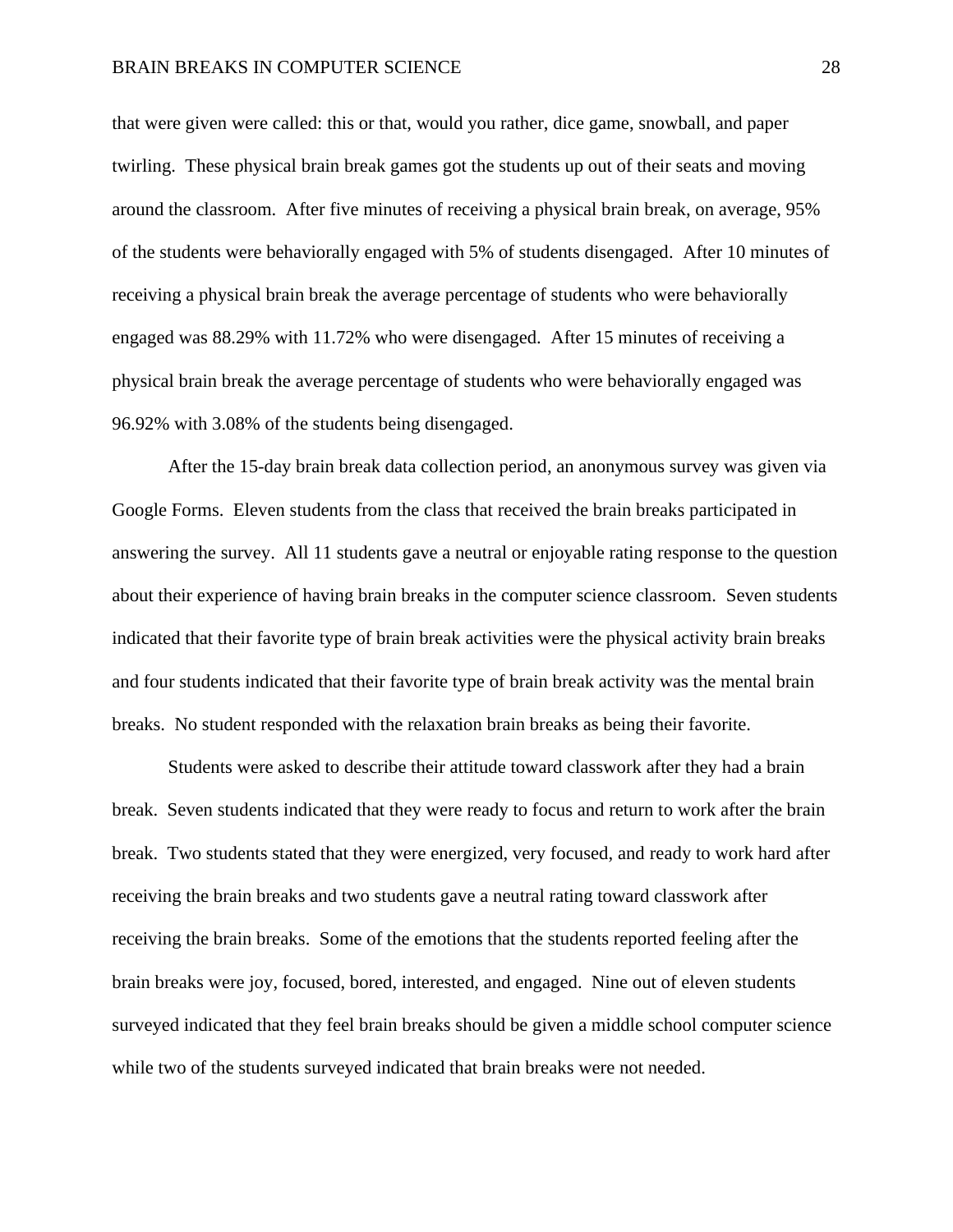Various viewpoints were given about what students liked and disliked about the brain breaks. Several students indicated that the brain breaks were boring and that they wished they were optional in terms of participation. The relaxation brain breaks were the least favorite type of brain break that was given. At least four students indicated that the brain breaks were a disturbance because they felt their focus was interrupted by the brain break and that they had a hard time refocusing. One student suggested that brain breaks should be incorporated in a health class more so than in a computer science course. Another student indicated that the brain break helped them to relax their mind so debugging of the code was easier after receiving a break.

The class of eight students that did not receive brain breaks participated in an anonymous Google Form survey at the end of the data collection period. All of the students responded with a neutral or enjoyable rating when asked their viewpoints of brain breaks. Four students indicated that brain breaks could bring them joy and were in favor of adding them to a course to make the course subject matter more enjoyable. Another four students indicated that brain breaks would help them with focus and engagement. Five students believed brain breaks should be given in a computer science class where three students felt that brain breaks should not be given because it was more of a bother rather than a benefit because of the loss of concentration. A reason given for giving brain breaks was to help the brain refresh, become more focused and engaged. One student suggested that brain breaks would be beneficial on certain days of the week compared to being offered every single day.

#### **Discussion**

This study has demonstrated that brain breaks do not increase student engagement in a middle school computer science classroom but rather suggest that there is not a direct impact on the use of brain breaks on student behavioral engagement. From the data that was collected and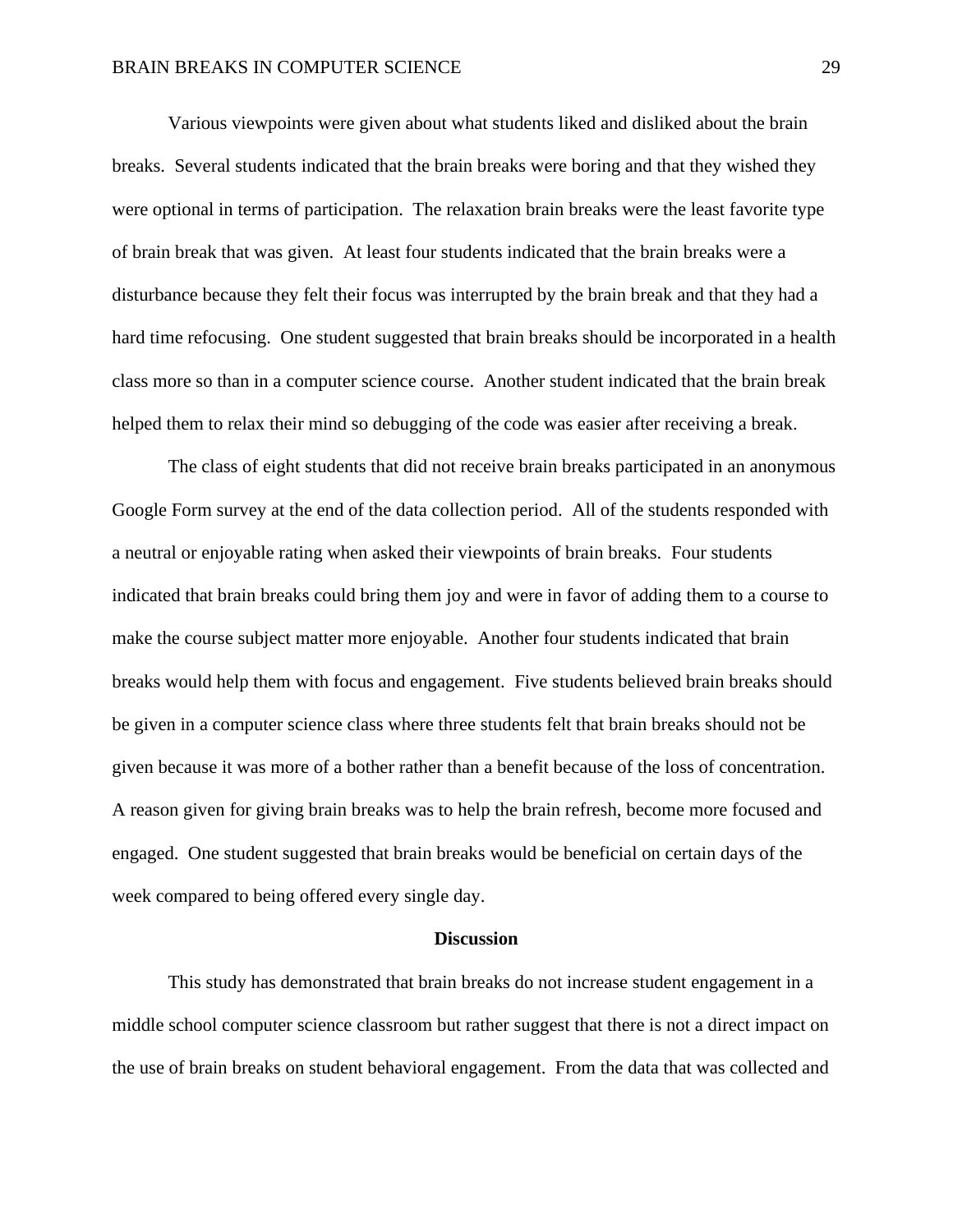#### BRAIN BREAKS IN COMPUTER SCIENCE 30

analyzed from this study, it can be concluded that a higher percentage of students in the class without brain breaks were behaviorally engaged compared to the class that did receive brain breaks. In the class that received brain breaks, there were a lower percentage of students engaged compared to the class that did not receive brain breaks.

From the qualitative data that was collected there was a split view point on whether brain breaks should be given in a middle school computer science. Some students indicated that brain breaks would be beneficial in regaining focus while others indicated that brain breaks are more of a nuisance than a beneficial activity in terms of increased focus and engagement.

The analysis of the data from this study indicated that brain breaks don't increase student engagement in a middle school computer science classroom but rather decrease the behavioral engagement slightly. In this study, it is noted that physical brain breaks were the best type of brain breaks for increasing student engagement compared to the relaxation and mental brain breaks. This was contrary evidence from Weslake and Christian's (2015) study which indicated that mental content related brain breaks increased student engagement and focus compared to physical activity or relaxation brain breaks. This research study as well as Weslake and Christian's (2015) study agree that brain breaks need to be chosen carefully and monitored to see the effectiveness of the brain break on student engagement.

Based upon the findings of this study it can be suggested that further research is needed in terms of measuring student engagement using non-elective computer science courses to see if similar results are found. Since this action research study was conducted in an elective computer science class further investigation is needed to see if similar results are found in a required computer science course.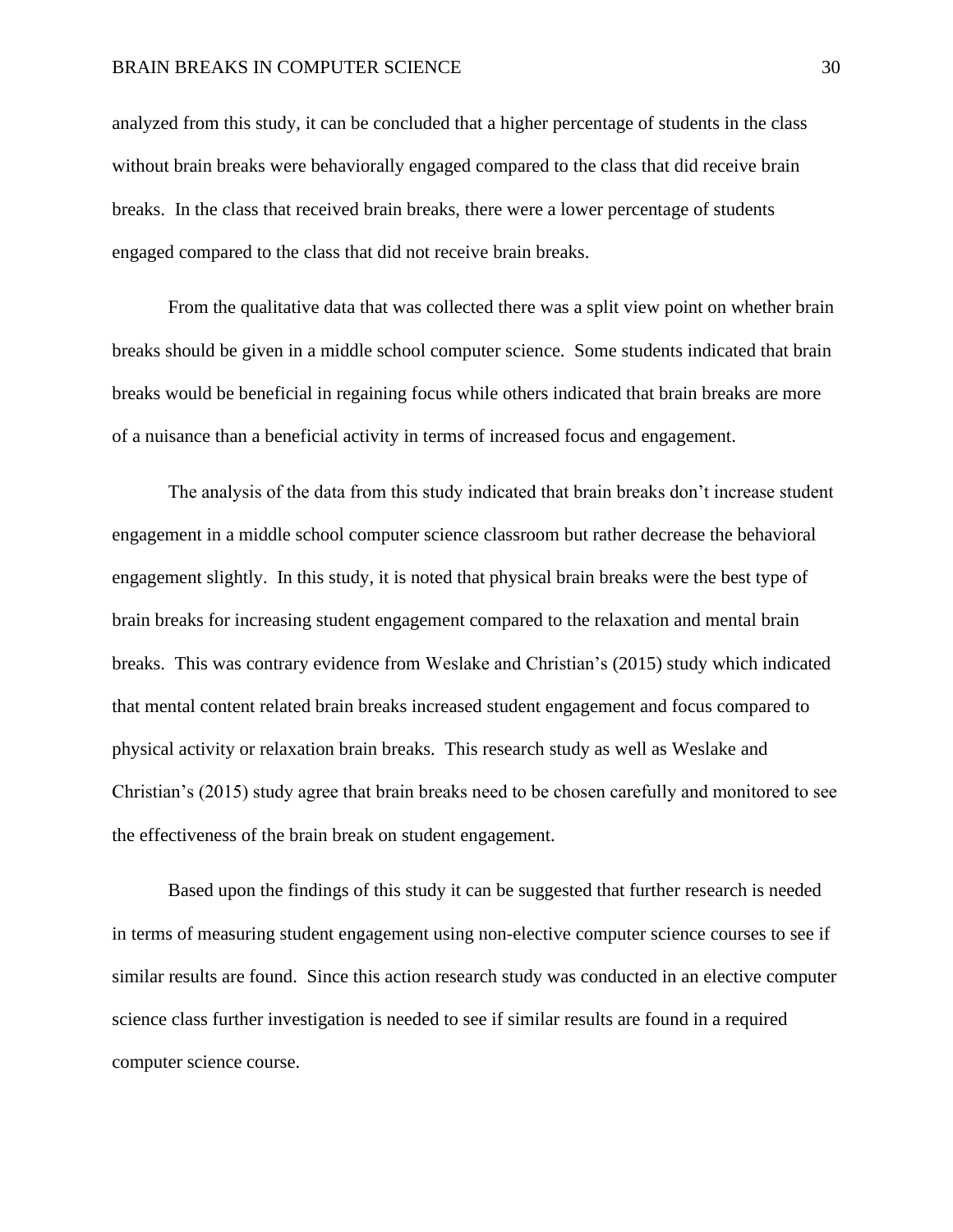There were several limitations to this study. This study was conducted in two elective computer science classes where all of the students chose to take the course where they are more likely to be engaged in the content. Another limitation to this study was the small sample size of only 21 participants. A final limitation to this study was the short data collection period of fifteen days where data was collected on the effectiveness of brain breaks in terms of student engagement.

Based on the findings from this study a future study of the effectiveness of brain breaks in a required middle school computer science class rather than an elective class would be beneficial. It is recommended that in a future study the data collection period be longer than 15 days to gain a clear picture of the effectiveness of brain breaks in terms of student engagement. A study that encompasses a larger participation population compared to just 21 participants would be recommended.

#### **Conclusion**

Computer science teachers find it challenging to keep students engaged during class because students give up easily when things become difficult. This action research study looked at the effectiveness of using brain breaks on student behavioral engagement in two middle school computer science classrooms. The results of this action research study indicated that brain breaks do not increase behavioral engagement in middle school computer science classrooms but rather decrease behavioral engagement slightly. The quantitative data that was gathered in this study showed the computer science courses that incorporated brain breaks had lower average percentage rates of student engagement than of the courses that did not incorporate brain breaks. Based on the qualitative data that was collected a mixed viewpoint of brain breaks was given. Some students felt that brain breaks helped them stay focused and engaged while several other participants indicated that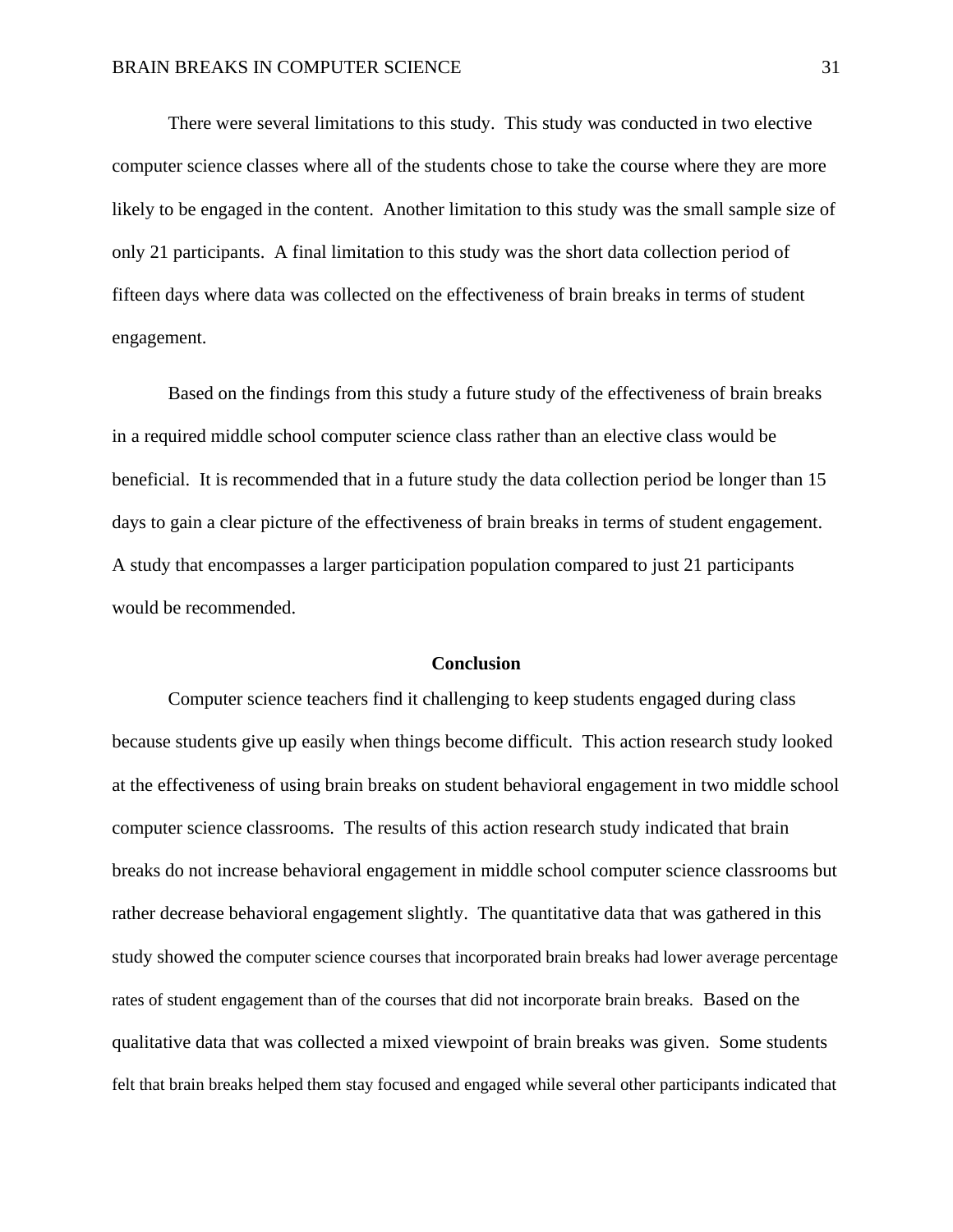brain breaks were a nuisance because of the loss of concentration and refocusing efforts needed after the brain break. This results of this study implied that brain breaks can be beneficial for some students but not for all students.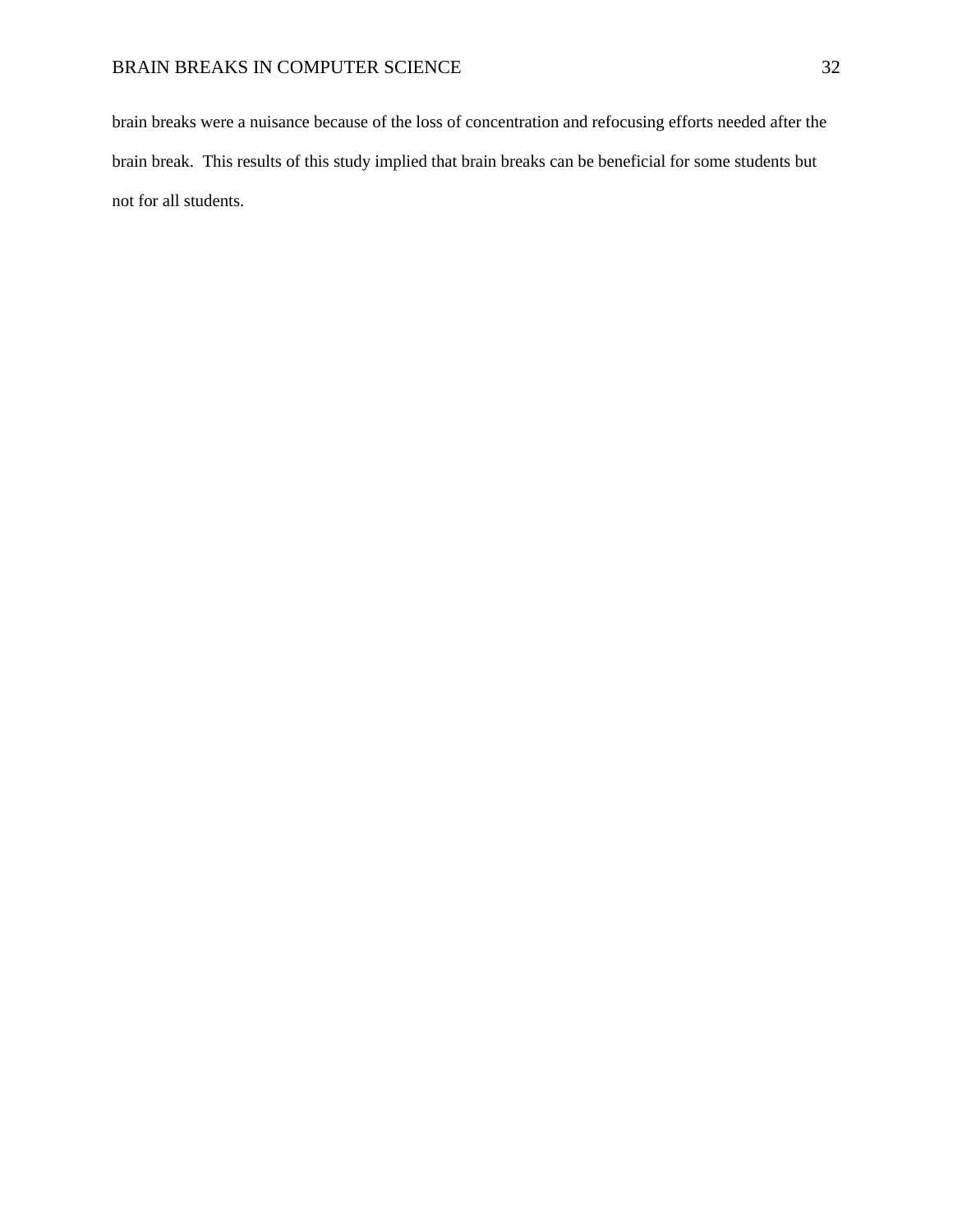#### **References**

- Afflerbach, P., & Harrison, C. (2017). What is engagement, how is it different from motivation, and how can I promote it? *Journal of Adolescent & Adult Literacy*, *61*(2), 217–220. <https://doi.org/10.1002/jaal.679>
- Chang, R., & Coward, F. L. (2015). More recess time, please! Ensuring that children have multiple breaks from learning each day is a core tenet of education in Shanghai. *Phi Delta Kappan*, 97(3).
- Cornelisz, I., & Klaveren, C. (2018). Student engagement with computerized practicing: ability, task value, and difficulty perceptions. *Journal of Computer Assisted Learning*, 34(6), 828–842.<https://doi.org/10.1111/jcal.12292>
- Dinkel, D. , Lee, J. M. , Snyder, K. & Schaffer, C. (2015a). Utilization of classroom physical activity breaks. *Medicine & Science in Sports & Exercise*, 47(5S), 528. <http://doi.org/10.1249/01.mss.0000478139.40887.35>
- Dinkel, D. , Lee, J. M. , Snyder, K. & Schaffer, C. (2015b). Perceptions of classroom physical activity breaks. *Medicine & Science in Sports & Exercise*, 47(5S), 528. <http://doi.org/10.1249/01.mss.0000478139.40887.35>
- Egger, F., Benzing, V., Conzelmann, A., & Schmidt, M. (2019). Boost your brain, while having a break! the effects of long-term cognitively engaging physical activity breaks on children's executive functions and academic achievement. *Plos One*, *14*(3), 0212482. <https://doi.org/10.1371/journal.pone.0212482>
- Ehsan, H., Rehmat, A. P., & Cardella, M. E. (2019). Computer science unplugged. *Science and Children*, 57(3), 56-62. Retrieved from

http://ezproxy.nwciowa.edu/login?url=https://www-proquest-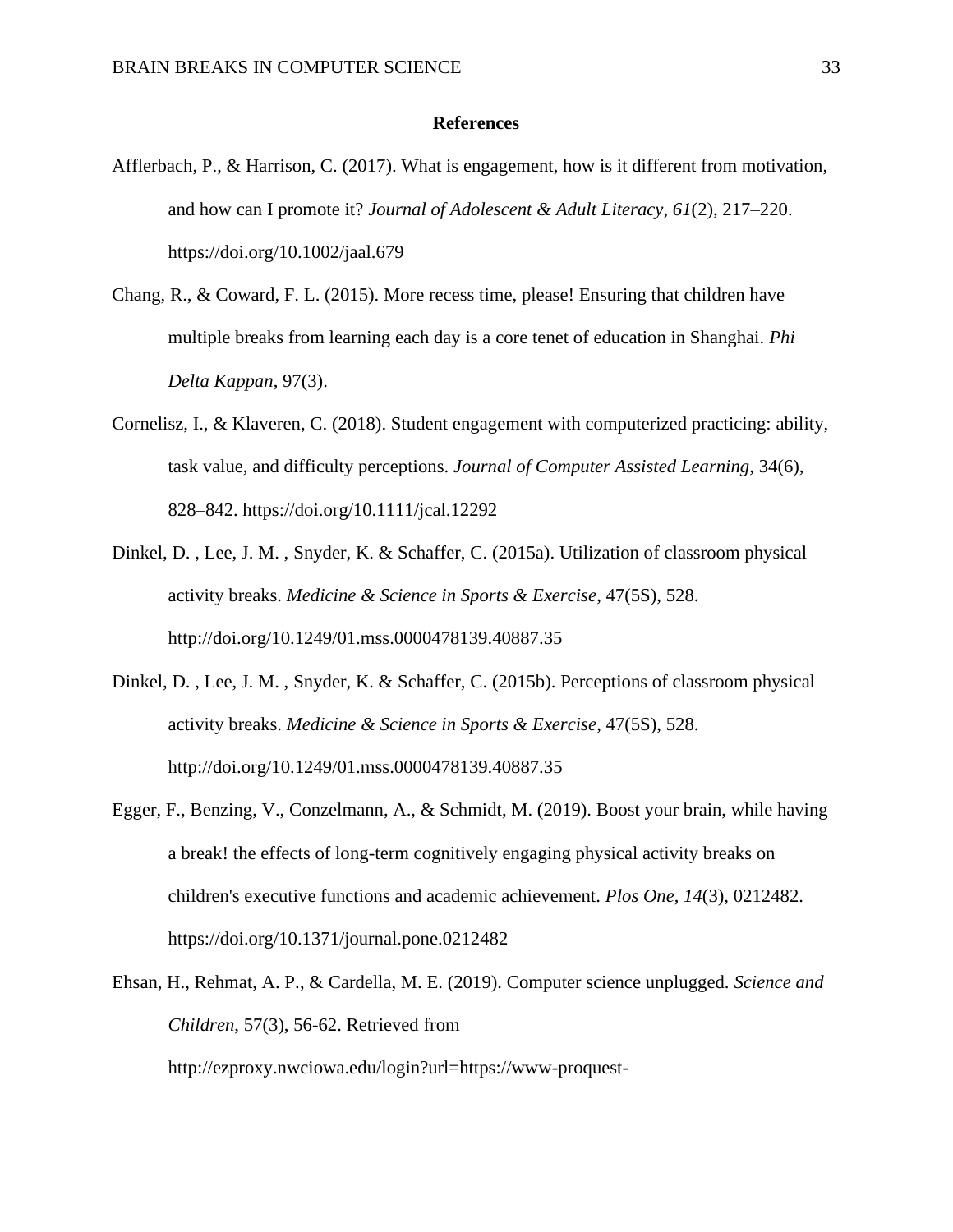com.ezproxy.nwciowa.edu/scholarly-journals/computer-science-

unplugged/docview/2298733630/se-2?accountid=28306

- Flanigan, A. E., Shell, D. F., & Soh, L.-K. (2017). Computational creativity exercises: an avenue for promoting learning in computer science. *IEEE Transactions on Education*, 60(4), 305–313.
- Giannakoulas, A., & Xinogalos, S. (2018). A pilot study on the effectiveness and acceptance of an educational game for teaching programming concepts to primary school students. *Education and Information Technologies: The Official Journal of the IFIP Technical Committee on Education*, 23(5), 2029–2052. https://doi.org/10.1007/s10639- 018-9702-x
- Groccia, J. E. (2018). What is student engagement? *New Directions for Teaching and Learning*, *2018*(154), 11–20.<https://doi.org/10.1002/tl.20287>
- Hamilton, A. (2018). The need for student engagement. *New Directions for Teaching and Learning*, *2018*(154), 21–31.<https://doi.org/10.1002/tl.20288>
- Juškeviciene, A. & Dagiene, V. (2018). Computational thinking relationship with digital competence*. Informatics in Education*, 17(2), 265–284.
- Liem, G. A. D., & Chong, W. H. (2017). Fostering student engagement in schools: International best practices. *School Psychology International*, 38(2), 121–130. <https://doi.org/10.1177/0143034317702947>
- Martinez, T., & Zhao, Y. (2018). The impact of mindfulness training on middle grades students' office discipline referrals. *Research in Middle Level Education Online*, 41(3), 1–8. <https://doi.org/10.1080/19404476.2018.1435840>